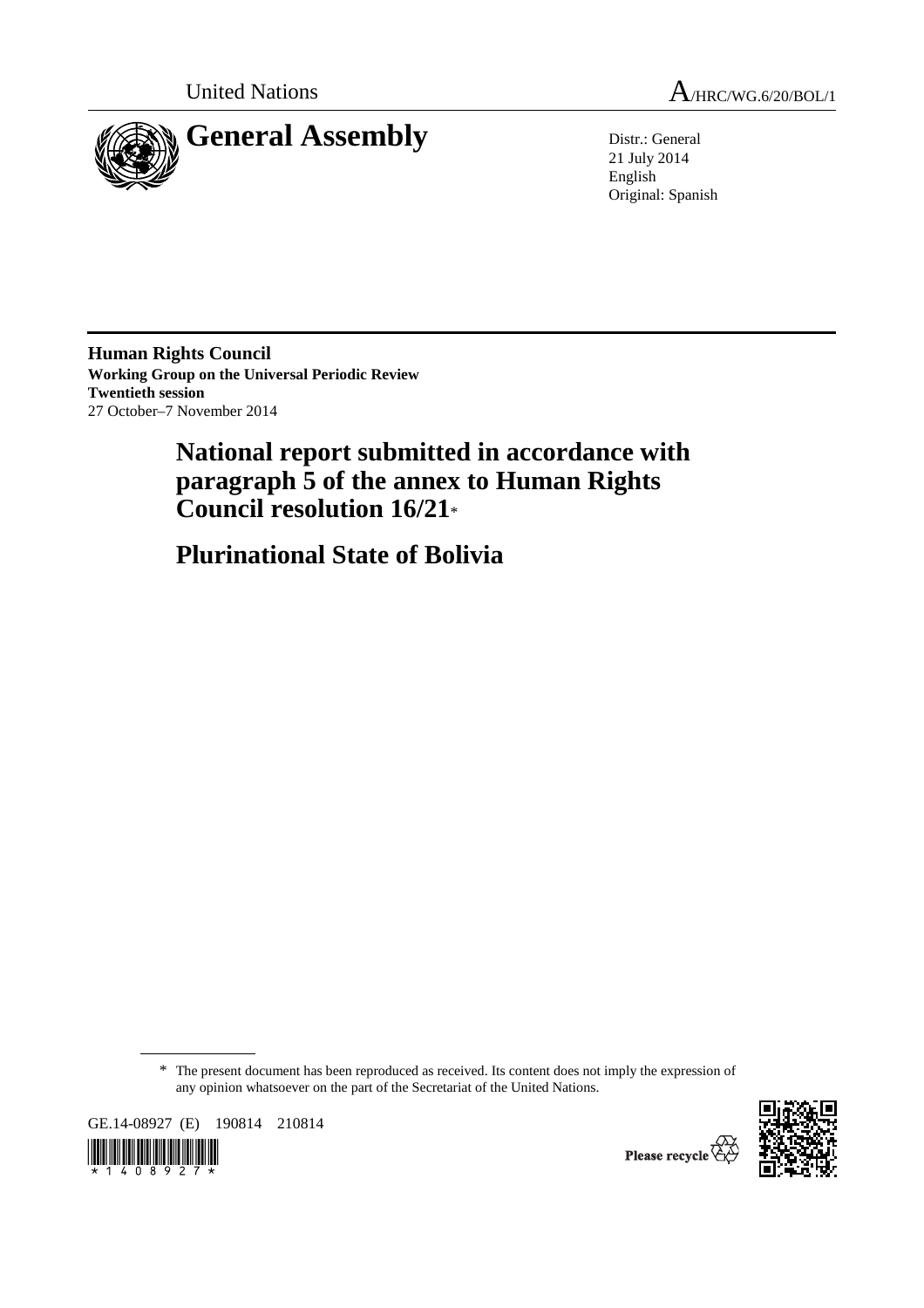## **I. Introduction**

1. In accordance with the commitments made under the universal periodic review and in fulfilment of the recommendations it accepted in respect of its initial report in June 2010, the Plurinational State of Bolivia submits its second report to the universal periodic review for the period 2010–2014.

## **II. Methodology and drafting process**

2. An inter-institutional team of State agencies,<sup>1</sup> which also includes social organizations, has been established. It benefits from the technical support of the office in Bolivia of the United Nations High Commissioner for Human Rights.

3. In 2013, validation workshops were held in various departments<sup>2</sup> to gather input on the recommendations of the universal periodic review from public and private institutions, social movements, municipal and departmental governments and civil society organizations.

## **III. Legal and institutional framework for the promotion and protection of human rights (recommendations 3 and 10)**

4. Fundamental rights, civil and political rights, the rights of indigenous and aboriginal campesino nations and peoples, economic, social and cultural rights, the rights of vulnerable groups, the rights of human rights defenders and the rights of Mother Earth are enshrined in over 200 articles of the Constitution. The Constitution adopts a gender perspective and is inspired throughout by a concern for human rights.

5. Bolivia recognizes, promotes and protects human rights and guarantees without discrimination the free and effective enjoyment of their rights by all persons; international human rights treaties have precedence in the national legal order. During the period 2010 to 2014, laws were promulgated to further guarantee these constitutional rights (see annex).

6. The Plurinational Legislative Assembly appointed a new Ombudsman for the period 2010–2016, following a merit-based selection process. The Office of the Ombudsman has been accredited with A status for its compliance with the Paris Principles.

## **IV. Status in respect of international bodies**

 **Ratification of international laws (recommendations 1 and 9)** 

7. **Bolivia is a party to all the international instruments that make up the International Bill of Human Rights and to other international human rights instruments. The instruments it has most recently ratified are the Second Optional Protocol to the International Covenant on Civil and Political Rights, aiming at the abolition of the death penalty,**<sup>3</sup> **the Optional Protocol to the Convention on the Rights**  of the Child on a communications procedure<sup>4</sup> and the Optional Protocol to the **International Covenant on Economic, Social and Cultural Rights.**<sup>5</sup> **Bolivia has ratified most of the inter-American human rights instruments; most recently, it undertook the process of signing the Inter-American Convention against Racism, Racial Discrimination and Related Forms of Intolerance and the Inter-American Convention**  against All Forms of Discrimination and Intolerance<sup>6</sup> with a view to their subsequent **ratification.**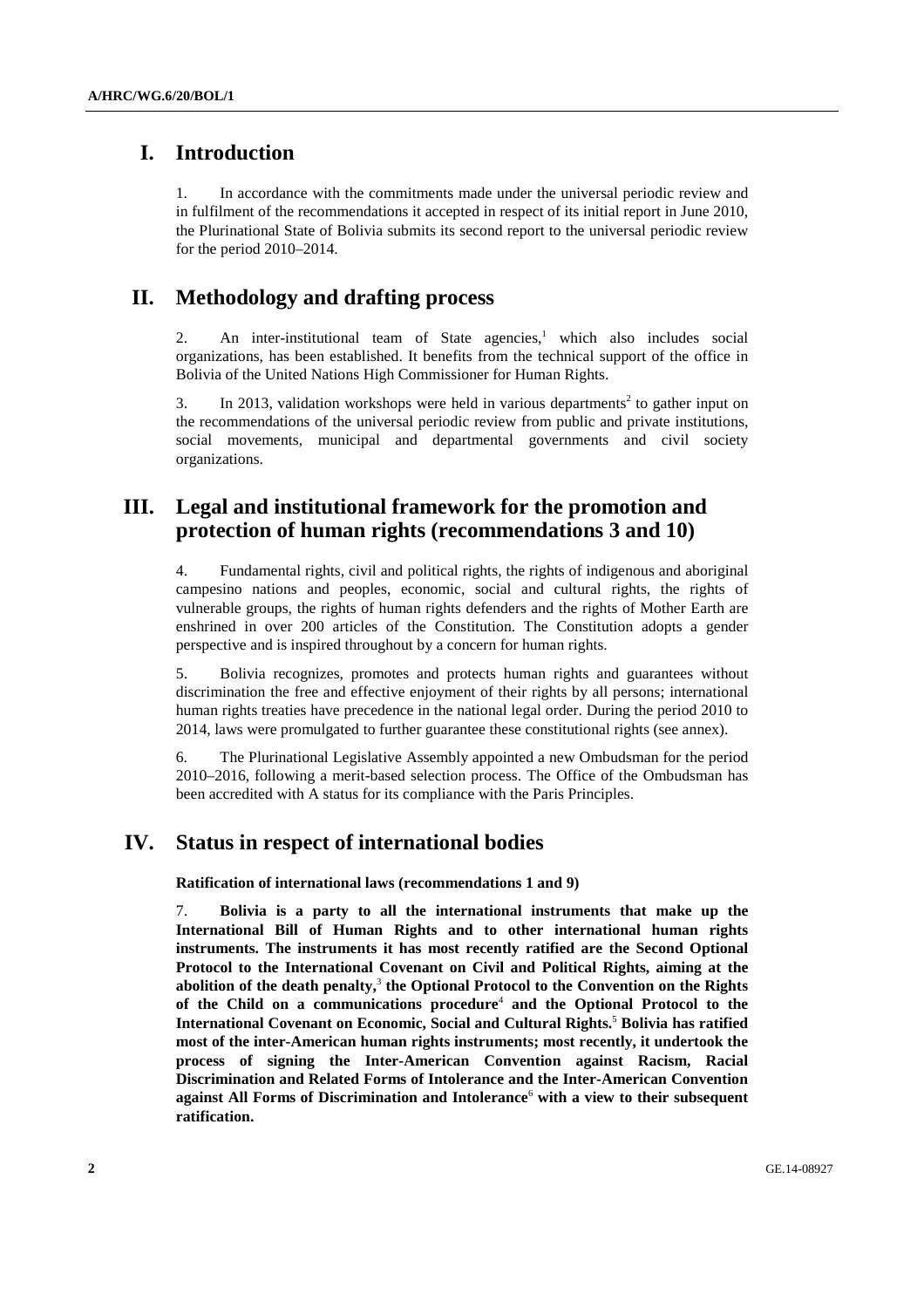#### **Submission of reports to the treaty bodies**

8. Since 2006, Bolivia has been endeavouring to submit its overdue reports to the treaty bodies; it will be up to date with its reporting by the end of 2014.

9. The most recent reports to have been submitted are<sup>7</sup> the combined seventeenth to twentieth periodic reports to the Committee on the Elimination of Racial Discrimination<sup>8</sup> (February 2010), the combined third to sixth periodic reports to the Human Rights Committee<sup>9</sup> (August 2011), the second periodic report to the Committee on Migrant Workers<sup>10</sup> (October 2011), the combined second and third periodic reports to the Committee against  $Toture<sup>11</sup>$  (October 2011), the combined fifth and sixth periodic reports to the Committee on the Elimination of Discrimination against Women<sup>12</sup> (June 2013), and the initial report to the Committee on the Rights of Persons with Disabilities<sup>13</sup> (July 2013).

#### **Cooperation with the Office of the United Nations High Commissioner for Human Rights (OHCHR)**

10. The agreement signed between the Government and OHCHR in 2007<sup>14</sup> was renewed in 2013, thereby extending the mandate, including the publication of an annual report. Entities at the various levels of government have a continuous and fluid relationship with the office in Bolivia of the United Nations High Commissioner for Human Rights.

#### **Cooperation with the international and inter-American human rights systems (recommendations 18 and 19)**

11. The Government has issued a standing invitation to the special procedures mandate holders of the Human Rights Council.<sup>15</sup> It was visited by the Subcommittee on Prevention of Torture in 2010 and the Special Rapporteur on contemporary forms of racism, racial discrimination, xenophobia and related intolerance in 2012.

12. The Special Rapporteur on the human right to safe drinking water and sanitation,<sup>16</sup> a member of the Human Rights Committee<sup>17</sup> and the Special Rapporteur on the rights of indigenous peoples<sup>18</sup> have made unofficial visits to the country.

13. Bolivia chaired the open-ended intergovernmental working group on the rights of peasants and other people working in rural areas.

14. Bolivia also chaired the Group of 77 and China<sup>19</sup> and organized an extraordinary summit of the heads of State of member countries on establishing a new world order for a good life.<sup>20</sup> At the summit, participants renewed their commitments to pursuing sustainable development in harmony with Mother Earth, stressed the role of women in development, reaffirmed their commitment to eradicating poverty and reached consensus on the post-2015 development agenda. During preparations for the summit, international meetings were held in order to involve youth and women.

15. Twelve agencies of the United Nations system are officially represented in Bolivia.<sup>21</sup>

16. Bolivia has taken part in all the conferences of States Parties to the American Convention on Human Rights held since March 2013 and hosted the second conference.<sup>22</sup> At the most recent conference, $^{23}$  Bolivia submitted a proposal for the restructuring of the thematic rapporteurships of the Inter-American Commission on Human Rights.

17. The Declaration on "Food Security with Sovereignty in the Americas" was adopted at the Forty-Second Regular Session of the Organization of American States General Assembly, held in Cochabamba, Bolivia, on 3–5 June 2012. Participants also took the opportunity to discuss ways of strengthening the inter-American human rights system.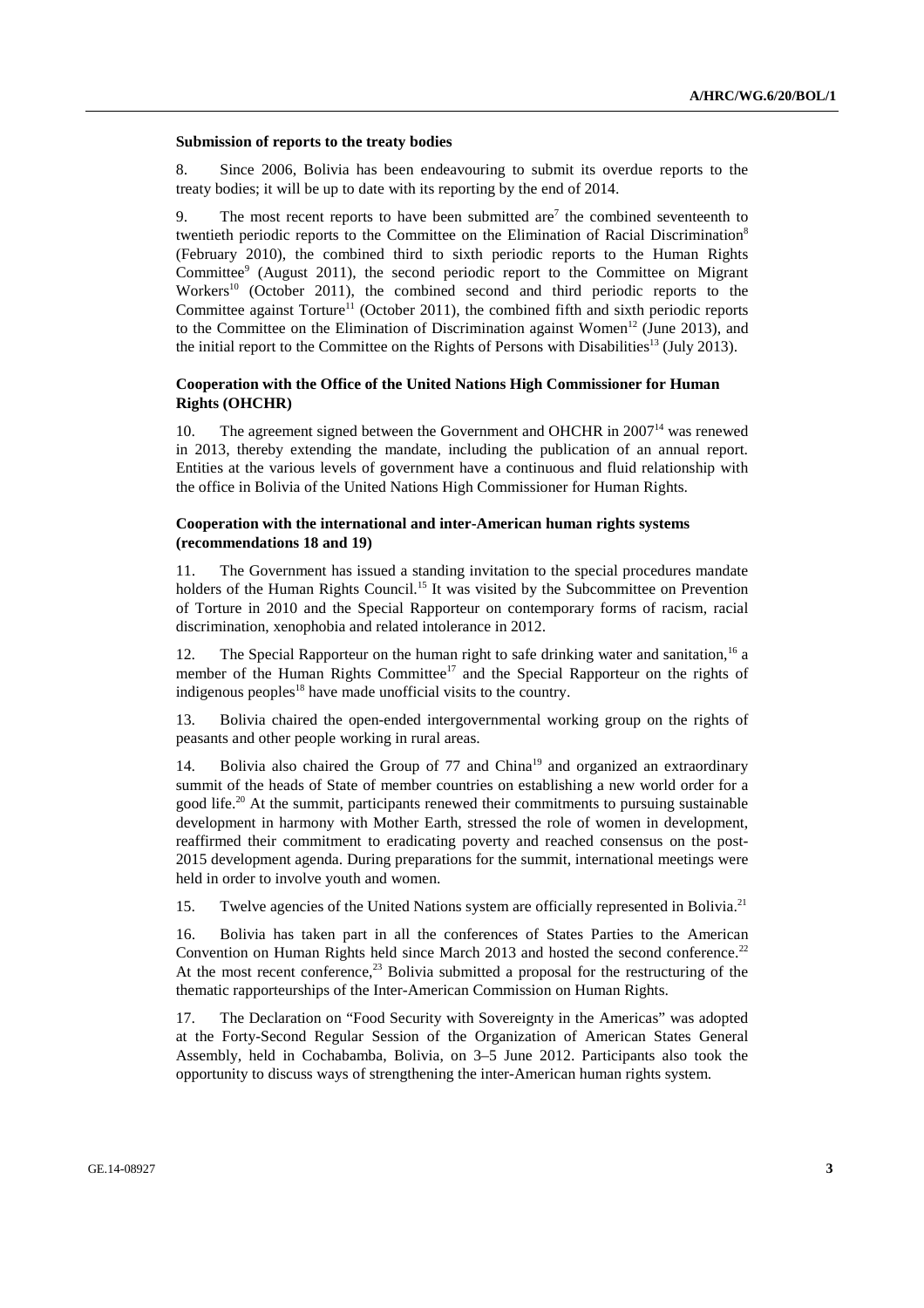#### **International cooperation (recommendation 71)**

18. Bolivia is an active member of the Bolivarian Alliance for the Peoples of Our America, the Andean Community, the Amazon Cooperation Treaty Organization, the Union of South American Nations, the Community of Latin American and Caribbean States, the Africa-South America Summit, the South American and Arab Countries Summit, the Movement of Non-Aligned Countries and the Group of 77 and China; it has recently joined the Southern Common Market. It endeavours to ensure that human rights are considered in these forums for regional and political integration and promotes South-South cooperation.

19. Official development assistance has been declining since 2011 and falls short of the commitment made by the developed countries to transfer 0.7 per cent of their GDP to the developing countries.

### **V. Macroeconomic policies (recommendation 60)**

20. The economic, social, community and production model implemented since 2006 has made it possible to bring strategic economic sectors under control. The resulting economic surplus was used to implement an income redistribution policy in the form of conditional benefits (e.g. Juancito Pinto and Juana Azurduy vouchers, dignity and solidarity pensions), public spending, inversely proportional salary increases and cross-subsidization.

21. The economic growth rate has risen steadily, reaching 6.8 per cent in 2013, the highest rate in 38 years and the third highest in the region. Public spending has contributed to greater economic vibrancy while private investment has picked up thanks to Government policies to facilitate access to loans for small and medium-sized businesses.

22. Greater tax revenue, increased income from natural gas sales, strict current accounts management and record levels of public spending have all contributed to economic growth and industrialization.

23. Public spending has grown gradually, reaching a historic high of US\$ 3,781 million in 2013. Over the past seven years, the central administration has been the biggest investor, followed by public companies. This expenditure has provided an impetus for the productive sector, whose output has risen to US\$ 805 million, or 28 per cent of total investment.<sup>24</sup>

24. Per capita GDP more than doubled between 2005 and 2013. Bolivia has shifted from low-income country to middle-income country status, thereby also improving its risk rating.

25. Another outcome of the new economic model is the historically high level of net international reserves which, in May 2014, stood at US\$ 14,541 million, or 47 per cent of GDP, the highest rate in Latin America.

## **VI. Struggle against extreme poverty (recommendations 17, 62 and 63)**

26. Between 2005 and 2013, extreme poverty fell from 38 to 18 per cent; in other words, some 2 million people overcame extreme poverty, thus enabling Bolivia to meet the first Millennium Development Goal.

27. Greater government revenue has made it possible to increase wages and redistribute wealth among the most needy through welfare benefits. In December 2013, 36.6 per cent of the population — or 4,028,517 people — had received conditional cash benefits. In 2014,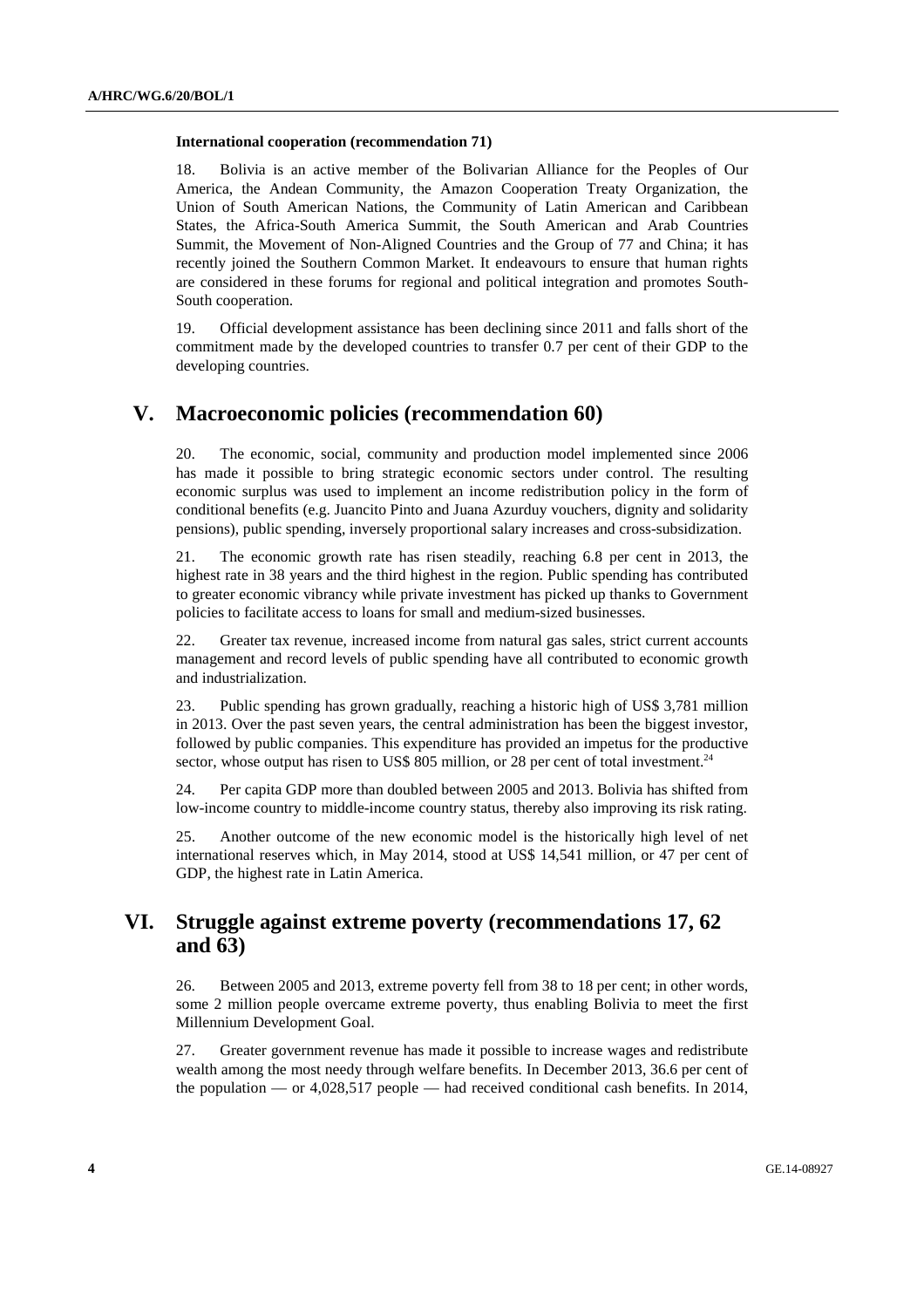the minimum wage was 20 per cent higher than in 2013 and 280 per cent higher than in 2005.

28. Lower income inequality is yet another result of the new economic model. In 2005, the income of the richest 10 per cent was 128 times that of the poorest 10 per cent. By 2012, it had fallen to 46 times. The Gini index<sup>25</sup> fell by 22 per cent over the same period,<sup>26</sup> the highest reduction in the region.

### **VII. Human rights indicators (recommendation 32)**

29. In response to recommendations made by the treaty bodies, work began in 2011 on developing indicators in six priority areas:<sup>27</sup> education, employment, health, adequate nutrition, housing and the right of women to a life free from violence.<sup>28</sup>

30. Indicators are currently being defined in three additional areas: the human right to water and sanitation, the struggle against human trafficking and smuggling, and access to justice and a fair trial.

### **VIII. National Human Rights Action Plan**

31. The National Human Rights Action Plan for 2009–2013, entitled "Bolivia: Dignity for a Good Life", has ended. The next stage, "A Good Life in Harmony with Mother Earth", is being prepared and will focus on the role of autonomous and municipal authorities and on social oversight and participation.

## **IX. National Human Rights Council**

32. The National Human Rights Council<sup>29</sup> has concentrated its efforts on providing institutional support to the action committee behind the trial of Leopoldo Fernández et al. for the El Porvenir killings,  $30$  extending membership of the National Council to the Afro-Bolivian people,<sup>31</sup> adopting the Plurinational Plan on Human Rights Education,<sup>32</sup> helping to develop human rights indicators, establishing working groups $33$  on the implementation of the National Human Rights Action Plan for 2009–2013 and on providing support for an assessment of racism and all other forms of discrimination and the drafting of an action plan.

## **X. Patriotic Agenda 2025 (recommendation 11)**

33. The Patriotic Agenda is a plan for the implementation of the Constitution that contains long-term strategies. Its  $13$  pillars<sup>34</sup> were defined with the input of the inhabitants of all municipalities and are meant to boost the construction of a plurinational Bolivia based on equality and social justice for all.

34. The Agenda contains a vision for  $2025^{35}$  of a country where there are no inequalities or extreme poverty, capacity is strengthened and basic services are universal. The Agenda is due to be adopted by the end of 2014.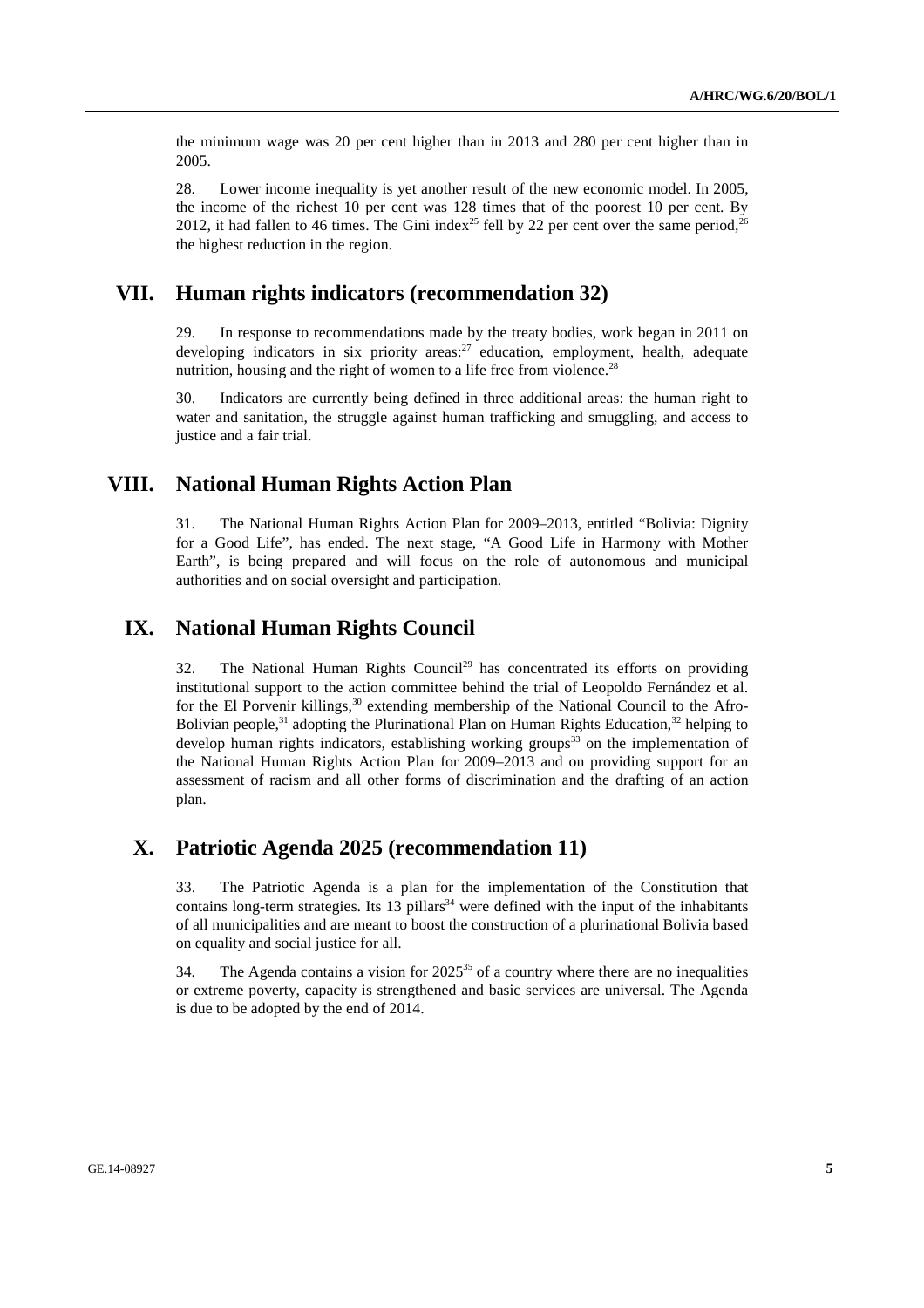## **XI. Civil and political rights**

35. Birth certificates are issued free of charge to children under 12 years of age. A programme to provide identity cards free of charge, known as "Existo yo, Existe Bolivia" (I exist, Bolivia exists), has been in place since 2012.

36. The Government has ensured that migrants are able to exercise their right to vote by introducing biometric voter registration<sup>36</sup> in 29 countries where Bolivia has diplomatic representation. A total of 104,000 Bolivians living abroad had registered by May 2014.<sup>37</sup>

37. The Government is working to enhance public safety through the National Public Safety System for a safe life,<sup>38</sup> which fosters peace and social harmony in the public and private spheres, as part of efforts to achieve a better way of life. The National Public Safety Plan is designed to address a number of issues such as violence, crime, the sale and use of drugs, road safety and risk management through awareness and prevention campaigns.

#### **A. Protection of all persons from enforced disappearance**

38. An inter-agency cooperation agreement<sup>39</sup> provides for the coordination of joint initiatives to investigate cases of enforced disappearance that took place during the military dictatorships.<sup>40</sup> A decree has been passed in order to provide the victims of the military dictatorships and their relatives with access to archives, public records and documents held by the Armed Forces.<sup>41</sup> Unfortunately, however, no documents have as yet been found that warrant the opening and/or continuation of proceedings.

39. The Government is currently working with the association of relatives of martyrs and disappeared detainees  $(ASOFAMD)^{42}$  and other civil society organizations on a bill to establish a truth commission.

#### **Extradition of persons accused of serious human rights violations and crimes against humanity**

40. The Special Unit on Extraditions, Cooperation in Criminal Matters and International  $\text{Relationships}^{43}$  operates on the basis of cooperation agreements in criminal matters and gives priority to human rights-related cases.

41. The Government is continuing to work to combat impunity for crimes against humanity that occurred in October 2003.<sup>44</sup> Progress is being made towards the extradition of former President Gonzalo Sánchez de Lozada and his associates, who remain under the protection of the United States authorities.

### **B. Right of access to justice (recommendations 2, 39, 40, 41, 42, 43, 44, 50 and 51)**

42. The Judiciary  $Act^{45}$  regulates the structure, organization and functioning of the judicial system, in accordance with the principle of respect for human rights. It establishes four types of court.<sup>46</sup>

43. The independence of the judiciary is now guaranteed following the establishment of judicial academies providing professional training for judges and prosecutors in accordance with constitutional and human rights principles.

44. The 2013–2025 Sectoral Plan for Plural Justice is designed to strengthen reform of the Bolivian judicial system by prioritizing six strategic areas: human resources training, legislative development, decentralization of the justice system, technological infrastructure,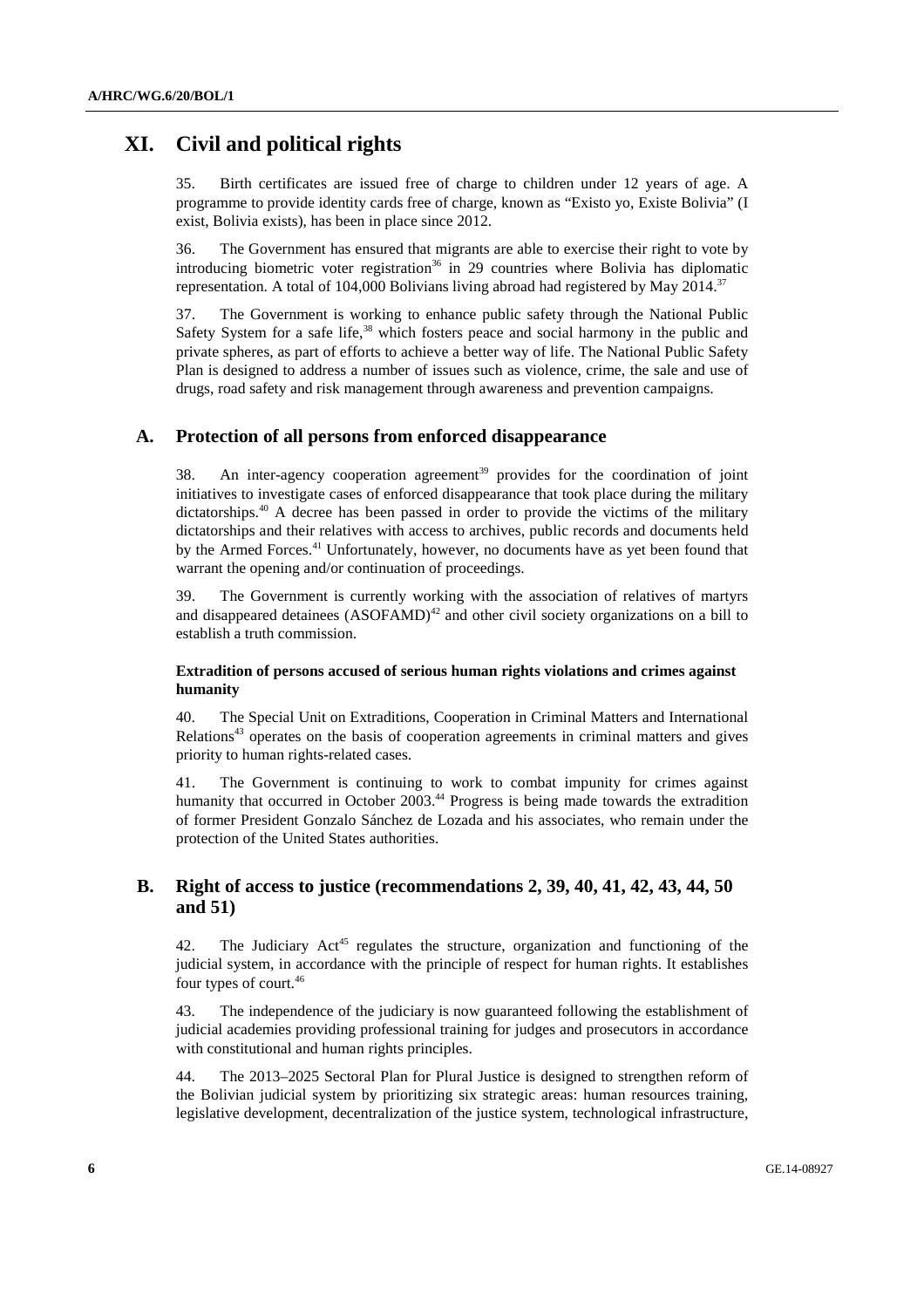management of economic resources and strengthening of the native indigenous campesino justice system.

45. The Supreme Court of Justice is implementing a programme to strengthen the independence of the judiciary in Bolivia.<sup>47</sup> The programme is aimed at building institutional capacity in the justice sector in accordance with international human rights norms and standards, judicial independence, institutional transparency and access to justice, within the framework of the Constitution.

46. The first popular election of the highest judicial authorities<sup>48</sup> of the Supreme Court of Justice, the Agricultural and Environmental Court, the Council of the Judiciary and the Plurinational Constitutional Court involved direct citizen participation and social oversight in order to prevent any external influence. $49$  Four of the seven judges elected are women, thus complying with requirements for parity and alternation,<sup>50</sup> and three judges identify themselves as indigenous aboriginal campesino persons.

47. The Code of Constitutional Procedure<sup>51</sup> establishes the Plurinational Academy of Constitutional Studies as the institution responsible for, among other things, conducting research into constitutional matters and providing up-to-date information on human rights, indigenous aboriginal campesino justice and international humanitarian law.

#### **Integrated Plurinational Justice Services**<sup>52</sup>

48. Units belonging to the Integrated Plurinational Justice Services provide free legal guidance and support, as well as conciliation, mediation $5<sup>3</sup>$  and representation services in family, labour, civil, administrative and criminal matters. They also offer psychological support and promote constitutional rights and safeguards. There are currently 17 units operating in various municipalities.

49. The Plurinational Victim Assistance Service<sup>54</sup> is mandated to provide victims on low incomes with legal assistance, legal representation and social and psychological support during both preliminary proceedings and criminal proceedings, until the execution of the judgement. The Service promotes redress and the prevention of re-victimization.

### **C. Right to freedom of expression, communication and information (recommendations 55, 56 and 58)**

50. The mass media in Bolivia must respect the principles of truth and responsibility that are enshrined in the Constitution<sup>55</sup> and help promote the values of the country's different cultures. The Ministry of Communications operates under the principle of the democratization of information and communication.

51. The launch of Bolivia's first communications satellite, Tupak Katari,<sup>56</sup> has led to greater access to technology and extended telecommunications coverage in rural areas. It also makes it possible to establish tele-education and telemedicine services, which will create work for specialized staff and foster the establishment of software and hardware industries.

52. A private insurance scheme is available for social communicators, covering death and permanent disability due to accident, sickness or other causes.<sup>57</sup> A fund has been established to finance its implementation.

53. The State media promote Bolivia's different cultures by producing and broadcasting multilingual educational programmes, while providing alternative modes for persons with disabilities.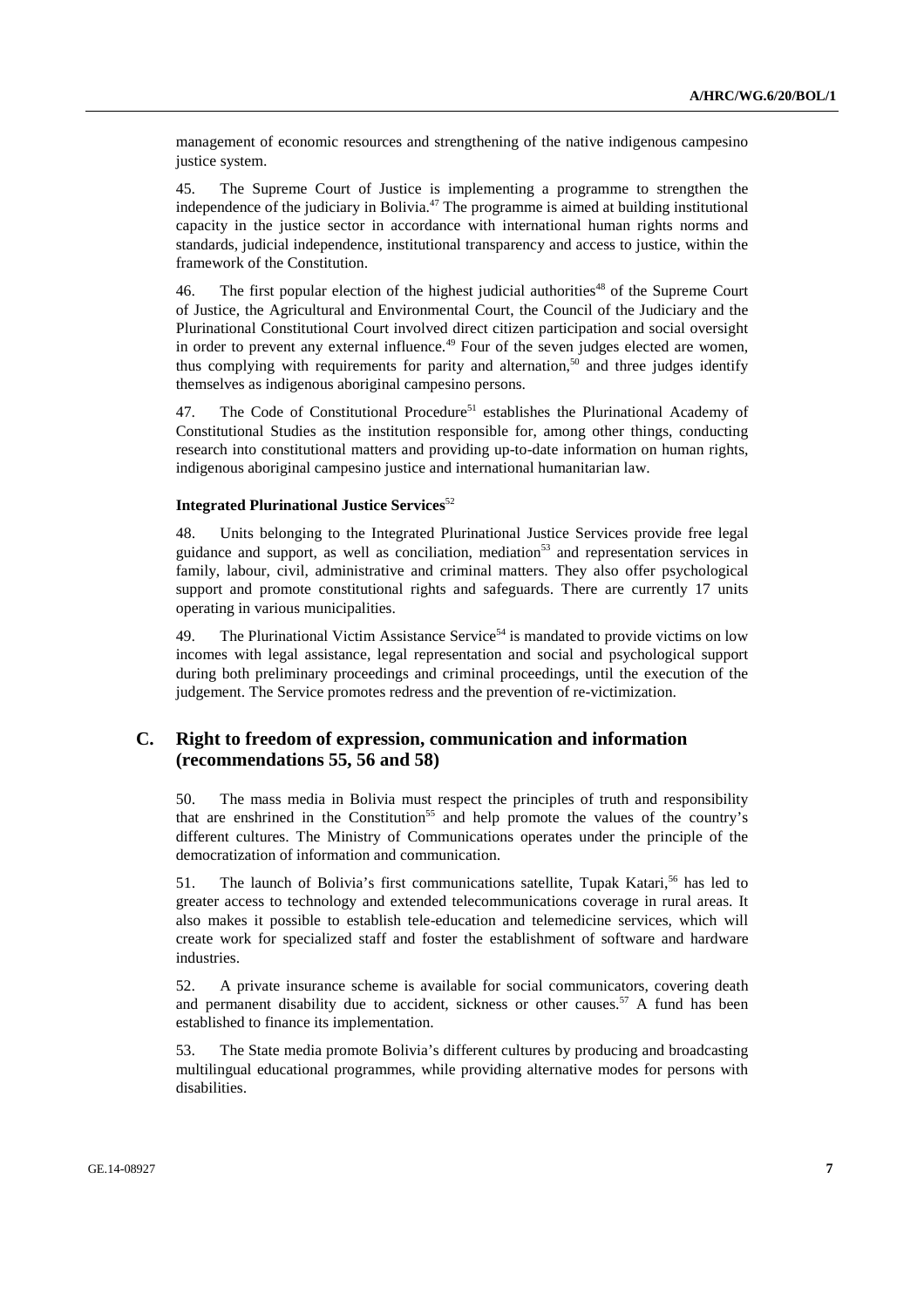54. The Government encourages the creation of radio stations for native peoples and of community radio stations broadcasting in their own languages. The 74 community stations that had been established by December 2013 have led to improved access to information in rural areas.

### **D. Action to combat racism and all forms of discrimination (recommendations 4, 21, 22, 23 and 74)**

55. The Act on the Elimination of Racism and All Forms of Discrimination<sup>58</sup> establishes mechanisms and procedures to prevent acts of racism and all forms of discrimination and to punish the perpetrators of such acts. It further provides for the consolidation of public policies and introduces new criminal offences.59

56. On 24 May, which has been declared National Day against Racism and All Forms of Discrimination, $60$  all public and private entities undertake public training, prevention and/or awareness-raising activities with a view to eliminating racism and all forms of discrimination.

57. In order to reassert the identity and promote the culture of people of African descent, 23 September has been declared National Day of Afro-Bolivian People and Culture.<sup>61</sup>

58. The Plurinational State of Bolivia's Policy against Racism and All Forms of Discrimination (2012–2015 Action Plan), which is funded from the State budget, promotes the adoption of political, legislative, policy and administrative measures to eliminate racist and/or discriminatory practices.

59. The National Committee against Racism and All Forms of Discrimination<sup>62</sup> is responsible for implementing the Action Plan. There are a further eight committees tasked with implementing the Plan at the departmental level. Under the Plan, the public are able to file and keep track of complaints via a website. $63$ 

60. An effort is being made to prevent acts of racism and/or discrimination by acknowledging the work and contributions of persons of African descent and promoting indigenous heroes and heroines.

### **E. Transparency and efforts to combat corruption (recommendation 53)**

61. Under the Act on Corruption, Illegal Enrichment and Scrutiny of Wealth<sup>64</sup> a total of 260 Transparency Units have been set up in 136 municipalities and 8 departmental administrations. A further 104 Units have been established in the executive branch, 2 in the legislative branch, 6 in the judicial branch and 4 in other State organs. The Act also provided for the establishment of the National Anti-Corruption Council, which has adopted the National Anti-Corruption Plan.

62. The Anti-Corruption Plan is designed to prevent and combat corruption through participation and social oversight $65$  which involves all individual and/or collective actors.

63. The Ministry for Institutional Transparency and Combating Corruption organized the Third Plurinational Summit of Transparency Units. During the Summit, guidelines were adopted on the implementation of policies to promote access to information.<sup>66</sup>

64. By 2013, a total of 82 convictions had been handed down in corruption cases and 733 complaints had been submitted to the Public Prosecution Service. Thanks to the integrated system for the exchange of anti-corruption information and recovery of State assets, the Government was able to recover US\$ 117,846,068 during the period 2006–2013.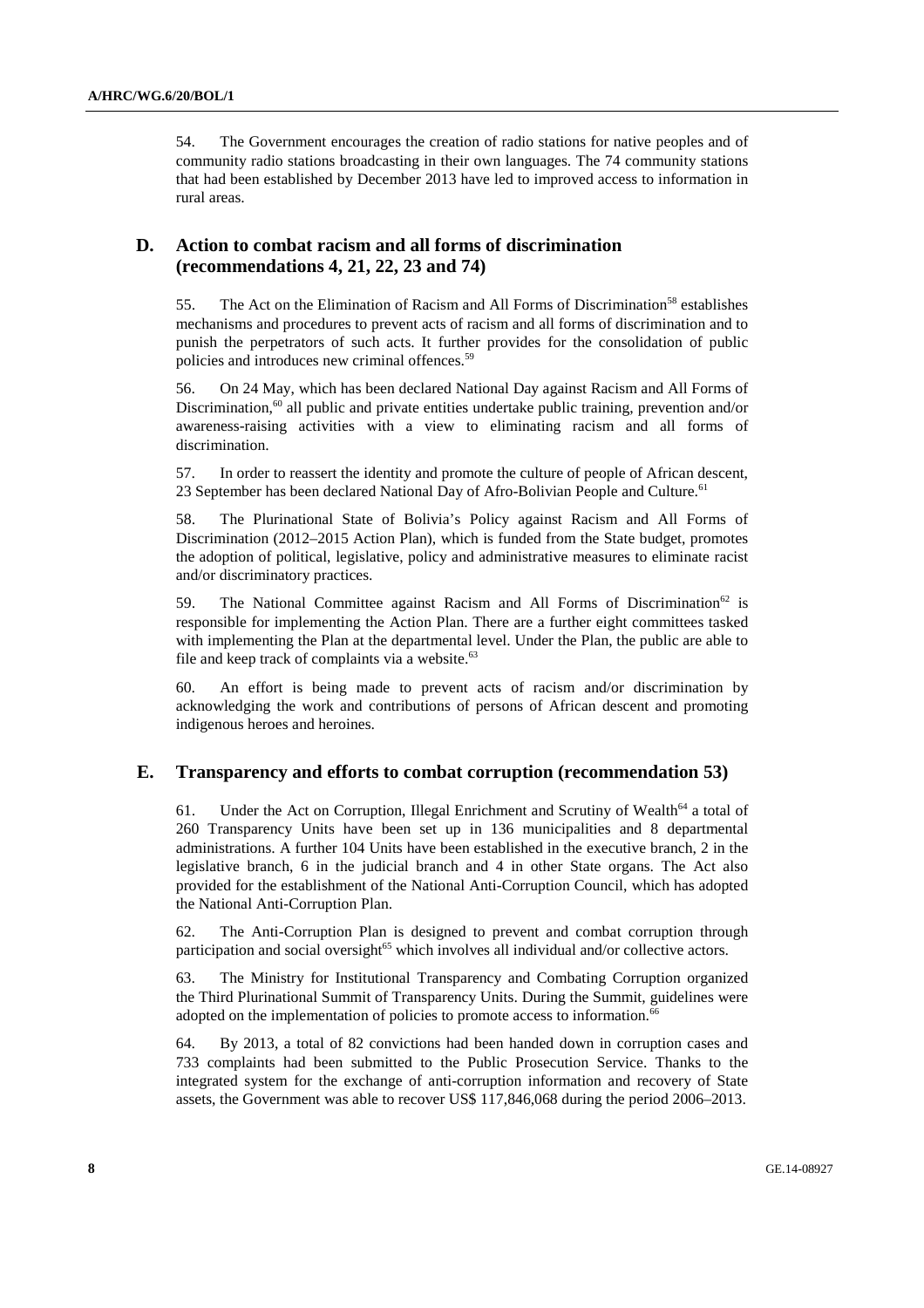## **XII. Economic, social and cultural rights (recommendations 17, 54, 62, 63, 65, 68, 72 and 73)**

#### **A. Right to education**

65. The State provides free education at all levels, including higher education. Since 2009, school leaving certificates have been awarded free of charge to students on completion of their studies at all educational establishments.

66. Under the Education Act, the indigenous and aboriginal campesino nations and peoples are responsible for drawing up specific regional programmes for inclusion in school curricula that reflect their knowledge, learning, values and world views. The Aymara, Quechua, Guaraní, Chiquitano, Ayoreo, Guarayo and Moxeño nations have all been part of this initiative to transform education since 2013.

67. The number of new teaching posts has increased threefold.<sup>67</sup> In 2013 alone, investment in education stood at 15 billion bolivianos. By December 2013, a total of 1,951,385 children nationwide had received vouchers under the Juancito Pinto scheme, which is designed to encourage school attendance.

68. As of 2014, the best pupils will receive an additional grant, called "Excelencia en bachillerato" (Outstanding Achievement in Secondary Education),<sup>68</sup> which is intended to encourage adolescents and young people to study, especially those living in rural areas.

#### **Plurinational Plan on Human Rights Education**

69. The Plurinational Plan on Human Rights Education.<sup>69</sup> which was prepared with the participation of civil society and entered into force in 2013, is designed to strengthen the culture of respect for, and the enforceability and protection of human rights, in balance and harmony with Mother Earth. The Plan promotes systematic and holistic educational processes for individuals and communities, which are implemented as part of the plurinational human rights education system within the framework of the productive, social and community-based model for human rights education.

70. Boarding schools, school transport and school meal programmes have been established for vulnerable population groups, including children, adolescents and young people within the regular school system.

71. Training courses and workshops on human rights, international humanitarian law and the law on violence against women are organized periodically in various State institutions.70

#### **2009–2012 Post-literacy Programme**

72. The National Literacy Programme, Yo sí puedo (Yes, I can), $71$  and the National Post-literacy Programme, Yo sí puedo seguir (I can go further),<sup>72</sup> were of particular benefit to people living in peri-urban and rural areas. Both programmes were supported by the Cuban Government.

73. The inclusion of native languages in these programmes helps to strengthen the cultural identity of participants and to develop those languages. Educational material is produced in coordination with the Native Peoples' Education Councils.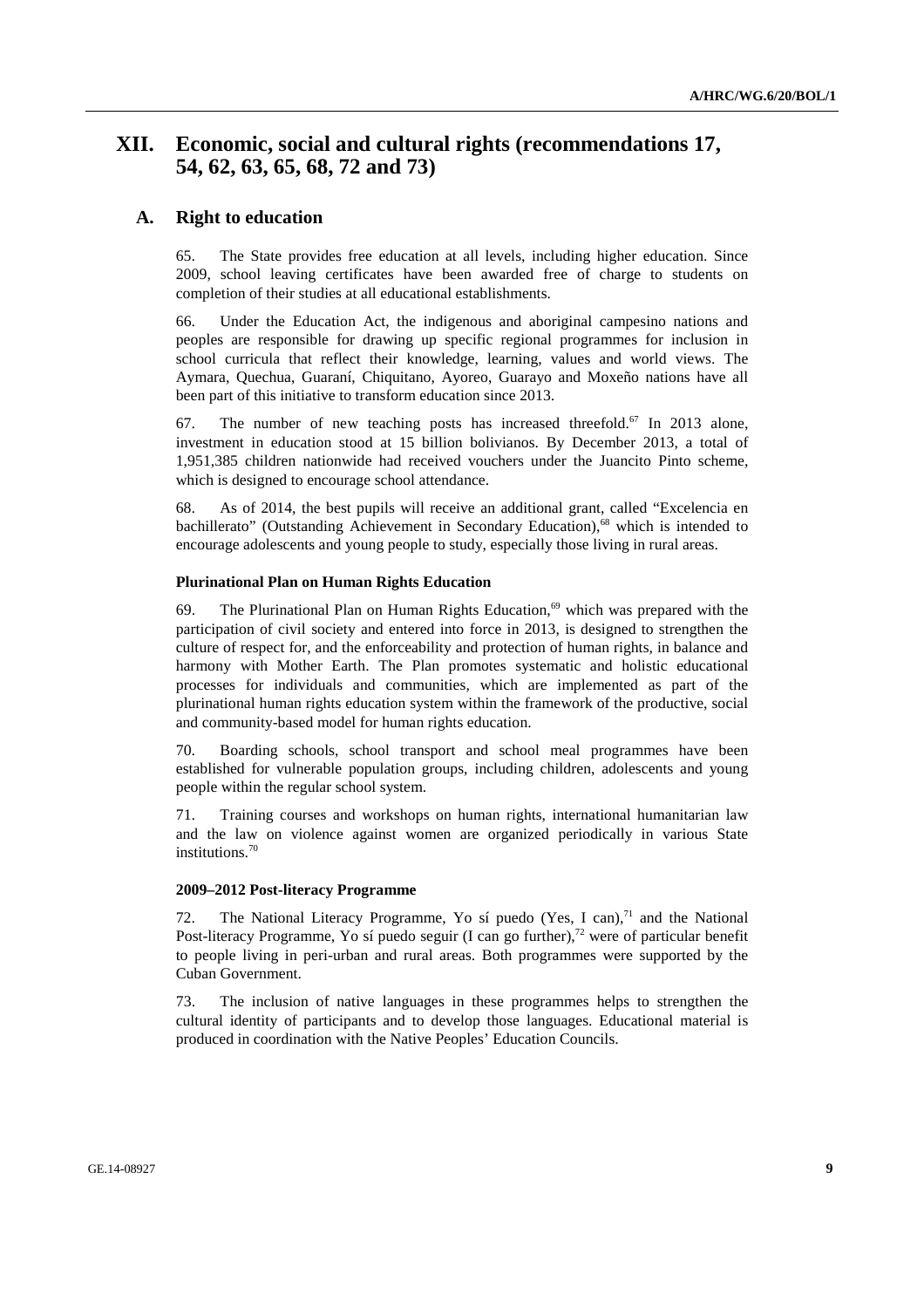#### **Technology in education**

74. During the period 2006–2011, 471 community distance learning centres were set up, providing training to 57,000 students and 4,000 teachers. During the same period, 5,577 free computers and other items of IT equipment were provided to schools.

75. Within the framework of the "One Laptop per Teacher" project, free laptop computers are to be provided to all teachers within the plurinational education system. To date, 78,153 teachers have received laptops, and it is expected that the operation will be completed by the end of 2014.

76. As part of the "One Laptop per Child" project, 12,500 free computers were distributed to primary school pupils in 2013, the first year of its operation; a further 12,500 computers will be distributed to secondary school pupils in 2014.

#### **Indigenous universities of Bolivia (UNIBOL) and language institutes**

77. UNIBOL takes a distinct approach to university education based on three key aspects: education focusing on decolonization, intracultural, intercultural and productive factors and the community; the transformation of the colonial character of the State and higher education; and the training of human resources based on a sense of community, productive development and cultural identity. The first 219 professionally trained graduates received their degrees in 2012.

78. The Plurinational Institute for the Study of Languages and Cultures has been established for the purpose of preserving and strengthening the languages used in Bolivia. To date, it has overseen the establishment of 27 institutes for the languages and culture of the indigenous and aboriginal campesino nations and peoples.

#### **B. Right to health (recommendations 67 and 69)**

79. The Act on the Provision of Comprehensive Health Care,<sup>73</sup> which regulates health care and protection, provides for the extension of comprehensive health care to all citizens.

80. The Health Sector Development Plan provides for the implementation of mediumand long-term strategic policies focusing on universal care and access to health services, the establishment of a unified, intercultural, community-based health system aimed at preventing any form of exclusion from health-care services, recovering health sovereignty, encouraging civil society participation and oversight and eradicating malnutrition. As part of the Plan, the State will reassume responsibility for comprehensive health care and quality of life.

81. The national health system, which offers universal health insurance for mothers and children and free medical insurance for older persons, is now in operation nationwide.

82. The Mi Salud (My Health) programme, launched in June 2013, is intended to provide free home medical care and to upgrade health centres, with assistance from Cuban experts.<sup>74</sup> To date, over 86 million bolivianos have been invested in extending, refurbishing and fitting out 40 health centres<sup> $75$ </sup> in three departments.

83. There is a community rehabilitation centre for persons with disabilities in every department, providing free care to all persons with any form of disability (physical, multiple and sensory) who require it.

84. The Government is preparing a bill on sexual and reproductive rights with the participation of social organizations. It is also working on new initiatives relating to contraception, training and assistance in contraceptive methods and on raising public awareness of the right to sexual and reproductive health.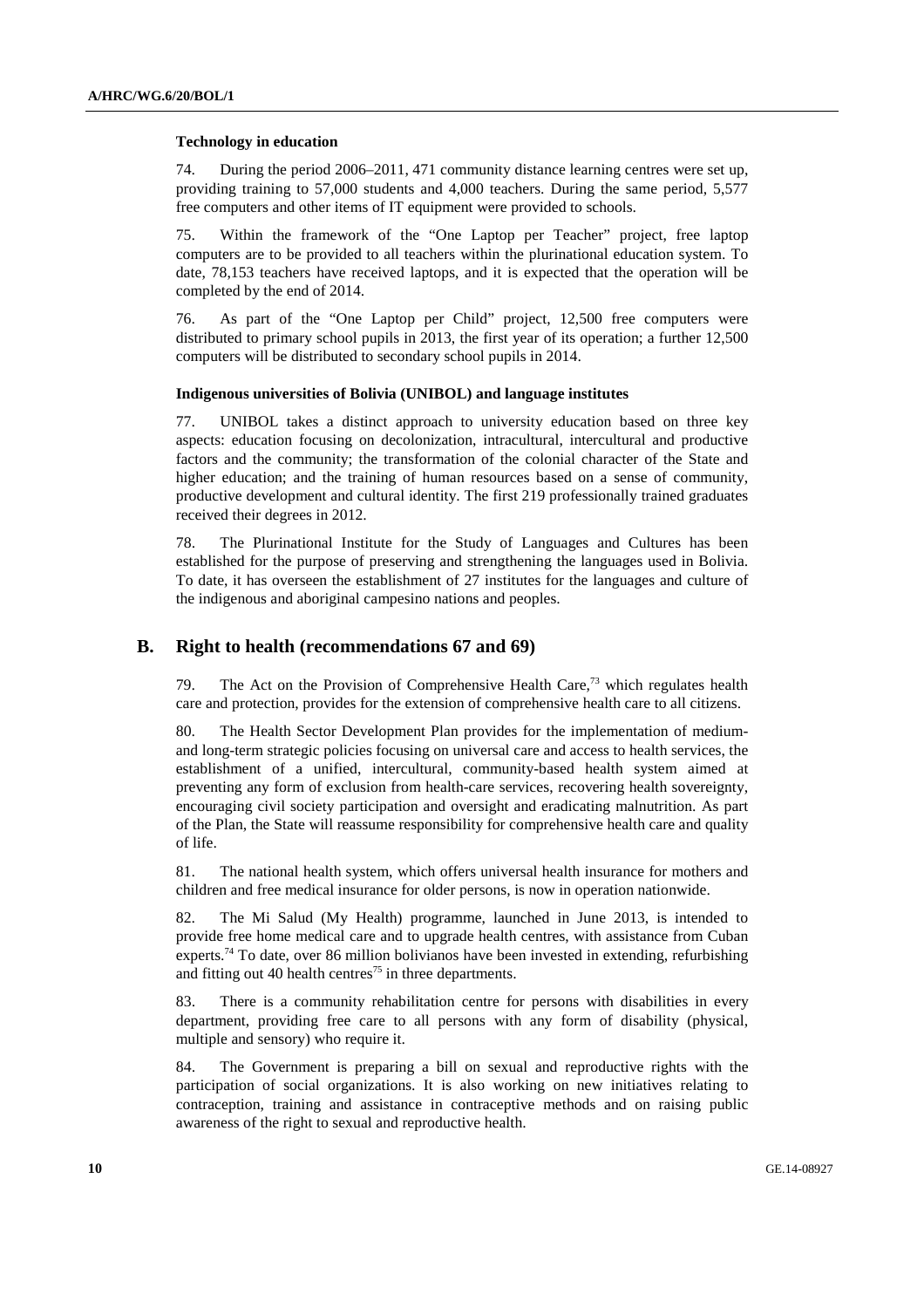85. Under the 2009–2015 Strategic Plan on Sexual and Reproductive Health,<sup>76</sup> measures are being put in place to meet demands for sexual and reproductive health care services within the framework of the intercultural, community-based family health system. The Plan focuses on human rights, gender equality and intercultural aspects and aims to ensure that women and men are able to exercise their sexual and reproductive rights at all stages of life.

### **C. Right to work (recommendation 59)**

86. Since 2006, the Government has regained control over the development of labour policies, allowing it to restore workers' rights. The Constitution recognizes the right of Bolivian men and women to decent working conditions without discrimination and with fair, equitable and satisfactory remuneration or wages that will ensure a decent standard of living for themselves and their families, in addition to a stable source of work, on equitable and satisfactory terms.

87. During the period 2006–2014, 32 laws were passed in favour of workers in terms of job security, freedom of association, social benefits, a decent wage and employment.

88. These measures made it possible to steadily reduce the rate of open urban unemployment from 8.2 per cent in 2005 to 3.2 per cent in 2012, and to restore and increase the purchasing power of wages (there was a 327 per cent rise in the national minimum wage between 2005 and 2014).

89. The Pensions  $\text{Act}^{77}$  was amended<sup>78</sup> at the request of the Central Obrera Boliviana, increasing payments to an average of 30 per cent of total earnings during the last two years of employment and expediting retirement procedures.

90. The National System for Public Employment Services gives priority to vulnerable groups and young people. There are currently two public investment programmes:

- The My First Decent Job Programme, which aims to provide technical training to vulnerable young people between the ages of 18 and 24 in order to improve their employability and develop their occupational skills in the areas required by the labour market. The programme, which has been running since 2008, had benefited 6,000 young people as of 2013;
- The Employment Support Programme of November 2012. It has three components: strengthening the Plurinational Employment Service, which matches labour supply to demand; training people who have difficulty in entering the labour market and providing them with financial support equivalent to the national minimum wage for three months; evaluating the impact of the programme for subsequent feedback. The purpose of this programme is to help more than 20,000 workers by 2015.

91. The job security of pregnant women was guaranteed by establishing that mothers and fathers, regardless of their marital status, benefit from job security from the start of a pregnancy until the child is 1 year old, during which time their salary shall not change.

92. Female workers in the public and private sectors, both permanent and temporary, are entitled to one paid day off per year to undergo a Pap test and/or mammogram.

93. The Plurinational Employment Service has conducted activities across the country, offering personalized support and vocational guidance through its employment advisors, who provide information over the Internet.<sup>79</sup>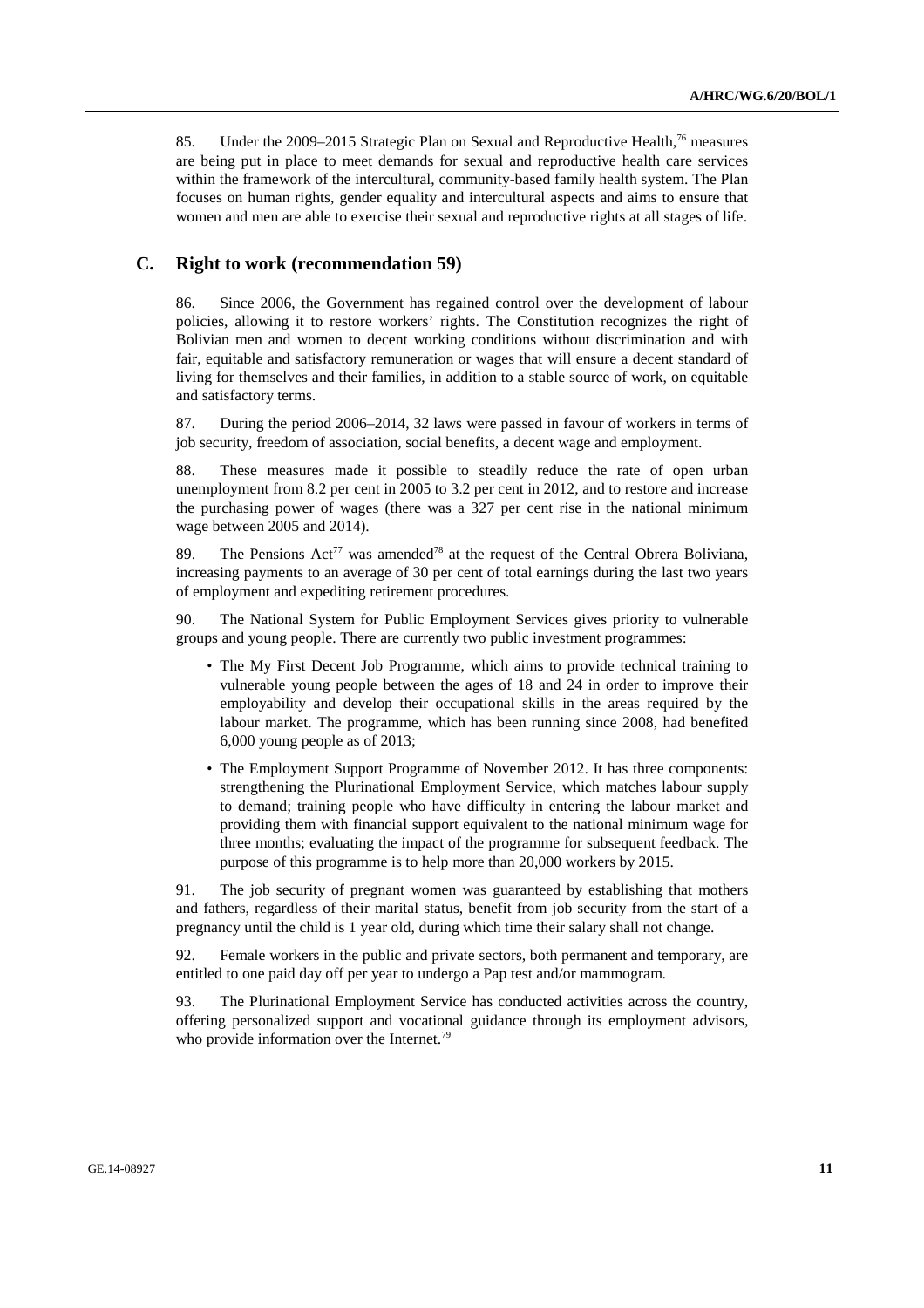### **D. Right to access basic services**

94. The Constitution of the Plurinational State of Bolivia recognizes the universal and equal right of access to basic services such as drinking water, a sewage system, electricity, domestic gas, a postal service and telecommunications.

95. The implementation of the *Tarifa Dignidad* ("Decent Rate") allows low-income families to receive a discount on their public electricity bill. It has been in effect since 2006, benefiting an average of 900,000 people a month throughout the country.<sup>80</sup>

96. The first Bolivian satellite, *Túpac Katari*, provides extensive access to cell phone, television and Internet services throughout the country. A free Internet service is available in 2,500 telecentres in various communities in the country, facilitating free access to information.

97. The nationalization of the oil and gas industries in 2006 allowed Bolivian citizens to receive a domestic natural gas supply. This State-funded service, which is free of charge for domestic users, is provided by YPFB.<sup>81</sup>

### **E. Human right to safe drinking water and sanitation**

98. The supply of drinking water, which was recognized as a human right by the United Nations at the initiative of the Plurinational State of Bolivia.<sup>82</sup> is still provided through the programmes *Mi Agua*, *Mi Agua II* and *Mi Agua III*. To date, 263,195 families have received the service.

99. Thanks to these programmes, access to drinking water is provided in 98 per cent of towns, with an investment in excess of US\$ 50 million per year. The average investment in irrigation has tripled since 2006, with annual investments of US\$ 48 million, making it possible to increase the amount of agricultural land by 30,000 hectares. The Plurinational State of Bolivia will have met the Millennium Development Goal drinking water target, originally set for 2015, by the end of 2014.

### **F. Right to adequate food (recommendation 61)**

100. In its Constitution, the Plurinational State of Bolivia recognizes its obligation to guarantee food security, by means of healthy, adequate and sufficient food for the entire population. The rural productive development programme is still being implemented successfully in the country and has been replicated in other countries.

101. In terms of the food supply, agriculture and livestock production increased by 5.3 per cent during the last term of government, as a result of the support given to farmers through participatory technical assistance programmes on the use of quality seeds and soil and water management. Credit facilities have also been provided for agriculture and livestock production.

102. The Productive, Communal and Agricultural Revolution  $Act^{83}$  aims to promote agricultural production and enable the Plurinational State of Bolivia to consolidate its food security and sovereignty. Similarly, the Indigenous and Aboriginal Campesino Economic Organizations<sup>84</sup> and Community Economic Organizations<sup>85</sup> Act for the Integration of Sustainable Family Farming and Food Sovereignty<sup>86</sup> contributes to food sovereignty and security through sustainable family farming in harmony with Mother Nature.

103. The Plurinational State of Bolivia sponsored the meeting of members of the Amazon Cooperation Treaty Organization, $87$  to analyse food sovereignty concepts and their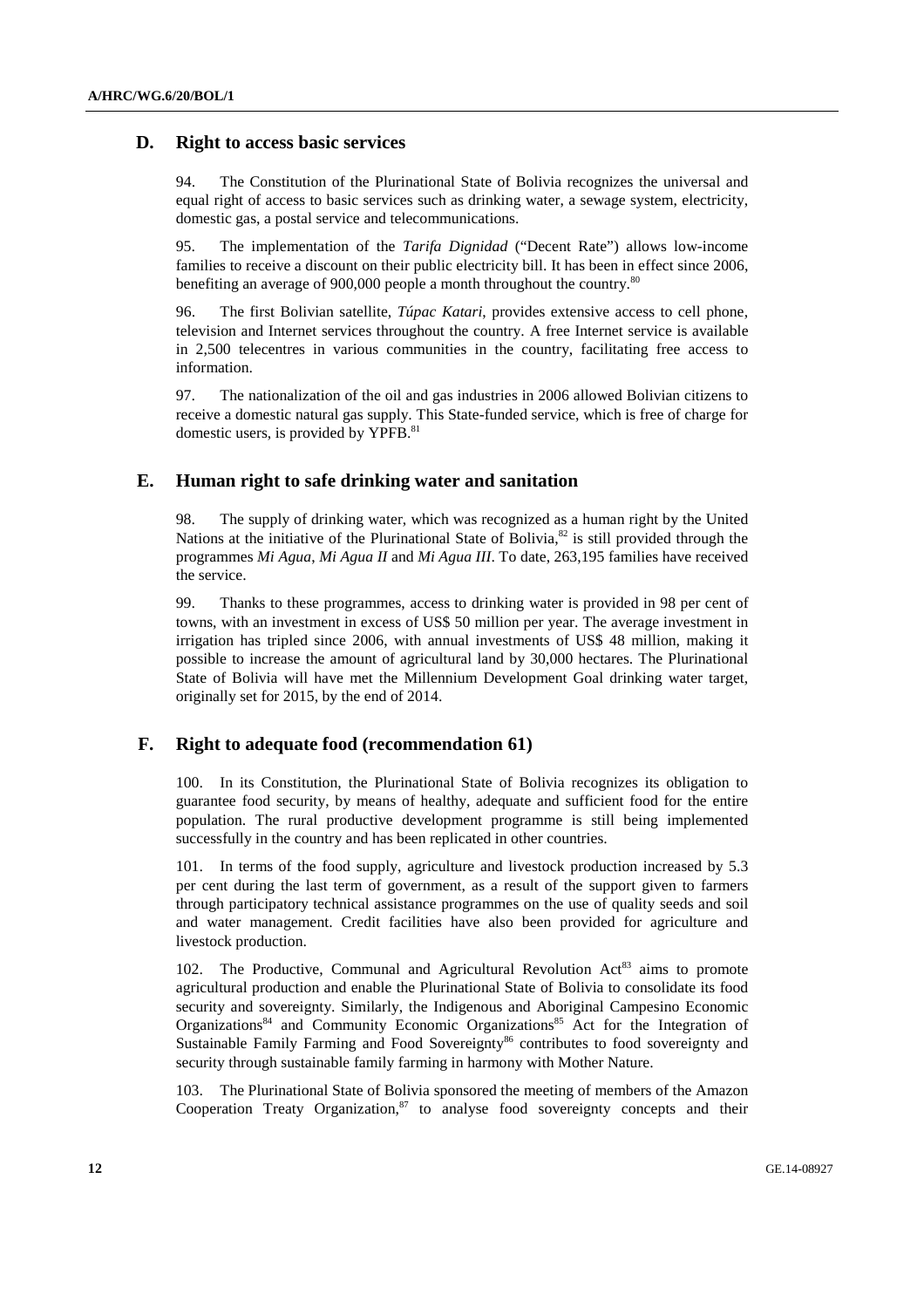relationship with food security, proposing a concept for food sovereignty that later became the subject of consensus.<sup>88</sup>

104. The purpose of the National Food and Nutrition Council (CONAN) was modified, and it was tasked with promoting the realization of the right to adequate food.<sup>89</sup>

The JIWASA programme is being implemented through strategic policies to take possession of vulnerable production units and provide access to financial and productive resources, thereby generating sustainable development. Laws were established to create funds,<sup>90</sup> including the Dairy Farming Support Fund, with the aim of protecting the country's food security. The Sugarcane Production Complex<sup>91</sup> was created to regulate the productive, processing and commercial activities and relationships of the sugarcane agricultural sector.

106. Programmes<sup>92</sup> continue to be implemented for the benefit of the most vulnerable rural populations. For example, Business Ventures for Autonomous Rural Development (EMPODERAR), supporting the development of production ventures through the Rural Alliances Programme (PAR), which had helped 6,200 families as of 2013 and the Food Security Support Programme (PASA), which manages, administers and implements comprehensive projects as part of the Food Security and Sovereignty Policy, which had helped 15,899 families as of 2013.

#### **Juana Azurduy Voucher Programme and Zero Malnutrition Programme (recommendation 64)**

107. The Juana Azurduy Voucher (BJA) is a conditional cash payment for pregnant mothers and children under the age of 2 who undergo comprehensive health checks. As of May 2014, this voucher had been granted to 1,168,690 women and children (annex 4). Two assessments were conducted: "BJA Procedure Assessment"93 and "BJA Impact Assessment".<sup>94</sup>

108. The Multisectoral Zero Malnutrition Programme aims to improve the comprehensive health of children under the age of 5, pregnant and breastfeeding women. The coordination unit, the CONAN Technical Committee, has systematized experiences of its implementation.<sup>95</sup>

109. One of the strategies to eradicate malnutrition has been encouragement for breastfeeding, fortifying foods, micronutrient supplements and comprehensive nutrition units. These measures made it possible to reduce the rate of chronic malnutrition from 41.7 per cent in 1989 to 18.5 per cent in 2012. In view of the excellent results of the programme, its strategic plan has been extended to 2015.

#### **G. Right to housing**

110. The Programme for Social and Supportive Living reduces the housing shortage through the construction of houses in rural areas. In March 2011, the Emergency Unit to Provide Housing (UEVE) was established to provide housing solutions, accommodation and facilities to persons affected by natural disasters.

111. In February 2013, 224 houses were provided free of charge to victims of the landslides that took place in La Paz in February 2011.<sup>96</sup> Between 2006 and 2013, 61,688 houses were provided free of charge to replace housing lost through natural disasters in the nine departments of the country.<sup>97</sup> A total of 334 houses equipped with solar panels are under construction, and there are plans to build a further  $20,000$  houses through UEVE.<sup>98</sup>

The Financial Services  $Act^{99}$  provides loans and housing for the production sector, granting access to homeownership thanks to long-term, low interest loans, fulfilling the social role of financial services.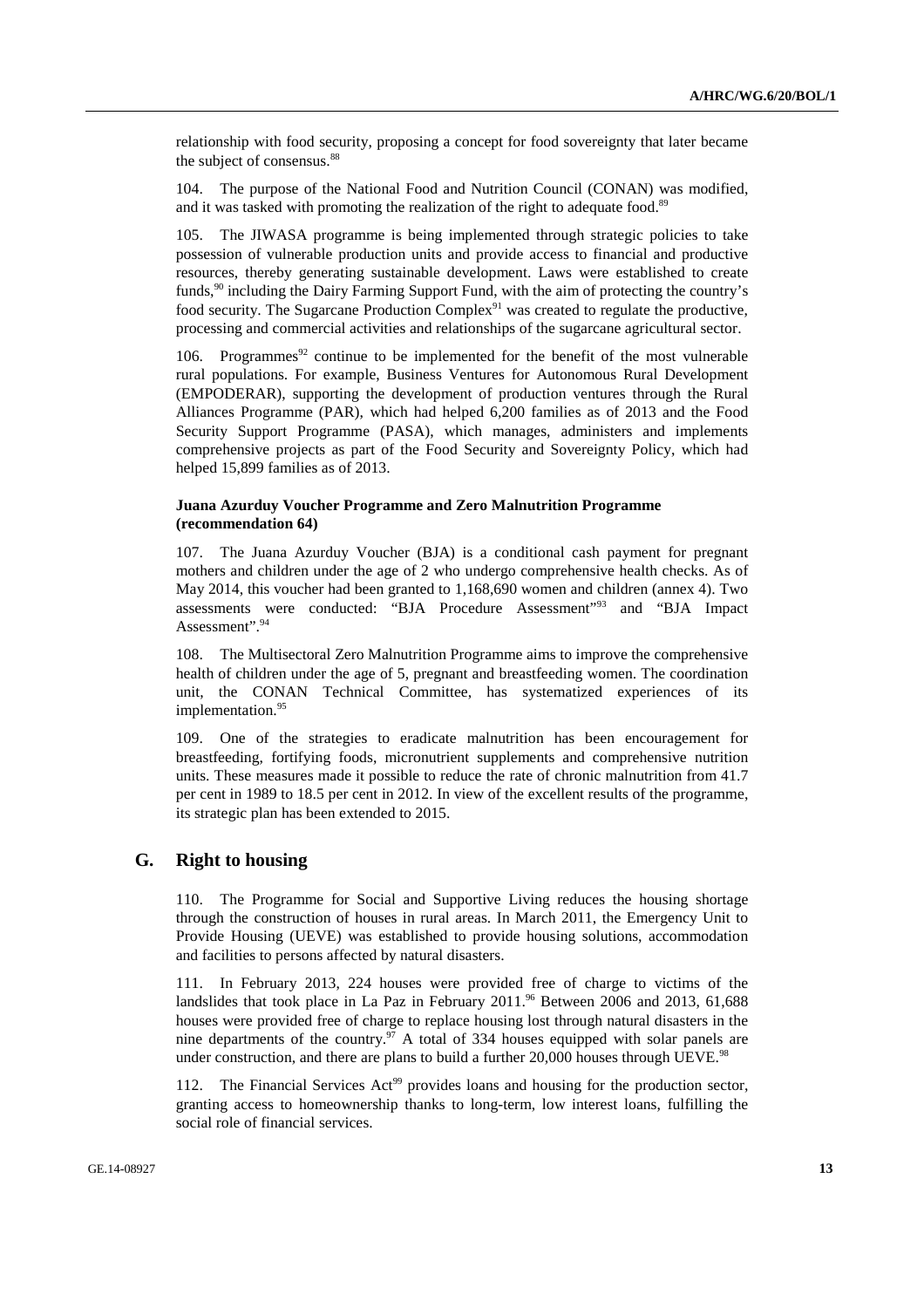113. The redistribution of land and allocation of land deeds has been ongoing since 2006. During this period, the National Institute of Agrarian Reform has redistributed 59.2 million hectares and issued 455,656 deeds to 1,218,573 natural and legal persons, with an investment of US\$ 111.2 million. As of 2013, the proportion of women among persons who acquired deeds to land was 46 per cent; in other words, 637,122 women have been awarded deeds to land.

### **XIII. Rights of population groups (recommendations 12 and 13)**

#### **A. Women's rights (recommendations 5, 14, 20, 25, 57, 64 and 70)**

114. Progress is being achieved in divesting the State, policies, the public administration and resource redistribution of their patriarchal features, making possible a qualitative leap in the design and conception of public policies, as reflected in the National Equal Opportunities Plan, "Women Building a New Bolivia for a Decent Standard of Living".100

115. Implementation of this Plan is being continued through the Productive Assets Building and Citizenship Programme for women in extreme poverty, known as the *Programa Semilla*, which promotes the economic and social development of women in rural areas by providing access to productive resources, capital goods, access to markets and technical assistance. To date, 978 rural economic units have benefited, 3,753 women have achieved financial independence and exercised their rights as citizens, and 2,553 have received technical assistance and capital to start up and strengthen their productive enterprises in 18 municipalities prioritized within the country.

116. Gender parity and alternation were consolidated through two laws<sup>101</sup> providing for equal access to political rights for men and women, in addition to 50 per cent representation for single-member districts and indigenous peoples, respecting the various forms and methods of democracy established in the Constitution.

117. During the first term of the Government of President Evo Morales, 50 per cent of cabinet ministers were women. In 2013, 35 per cent were women. In 2010, the participation of women in native indigenous campesino autonomous entities was 62 per cent in La Paz, 46 per cent in Chuquisaca, 40 per cent in Santa Cruz and 20 per cent in Potosí.

118. The Equal Opportunities Programme, for social inclusion based on gender parity and equal opportunities in the military institutes of the armed forces, is intended for persons between the ages of 18 and 21 who are of native indigenous campesino origin and limited financial means.

119. The Armed Forces Gender Parity Programme provides for the equal recruitment of women. In 2012, the percentage of women in the armed forces and pre-military service grew. In 2013, a woman was promoted to the rank of brigadier general in the army,<sup>102</sup> and two women were appointed generals in the Bolivian police.

#### **Combating violence against women (recommendations 30, 31, 32, 33 and 47)**

120. The Comprehensive Act on guaranteeing a life free of violence for women $^{103}$  states that acts of violence against women constitute publicly actionable offences, and establishes new offences including femicide, sexual harassment and family or domestic violence. Nevertheless, one year on from the promulgation of this Act, there are still failings within the judicial system in terms of its implementation. According to data from the Council of the Judiciary, between 15 March and 31 December 2013, only 121 of the 12,337 cases filed were tried and then only summarily.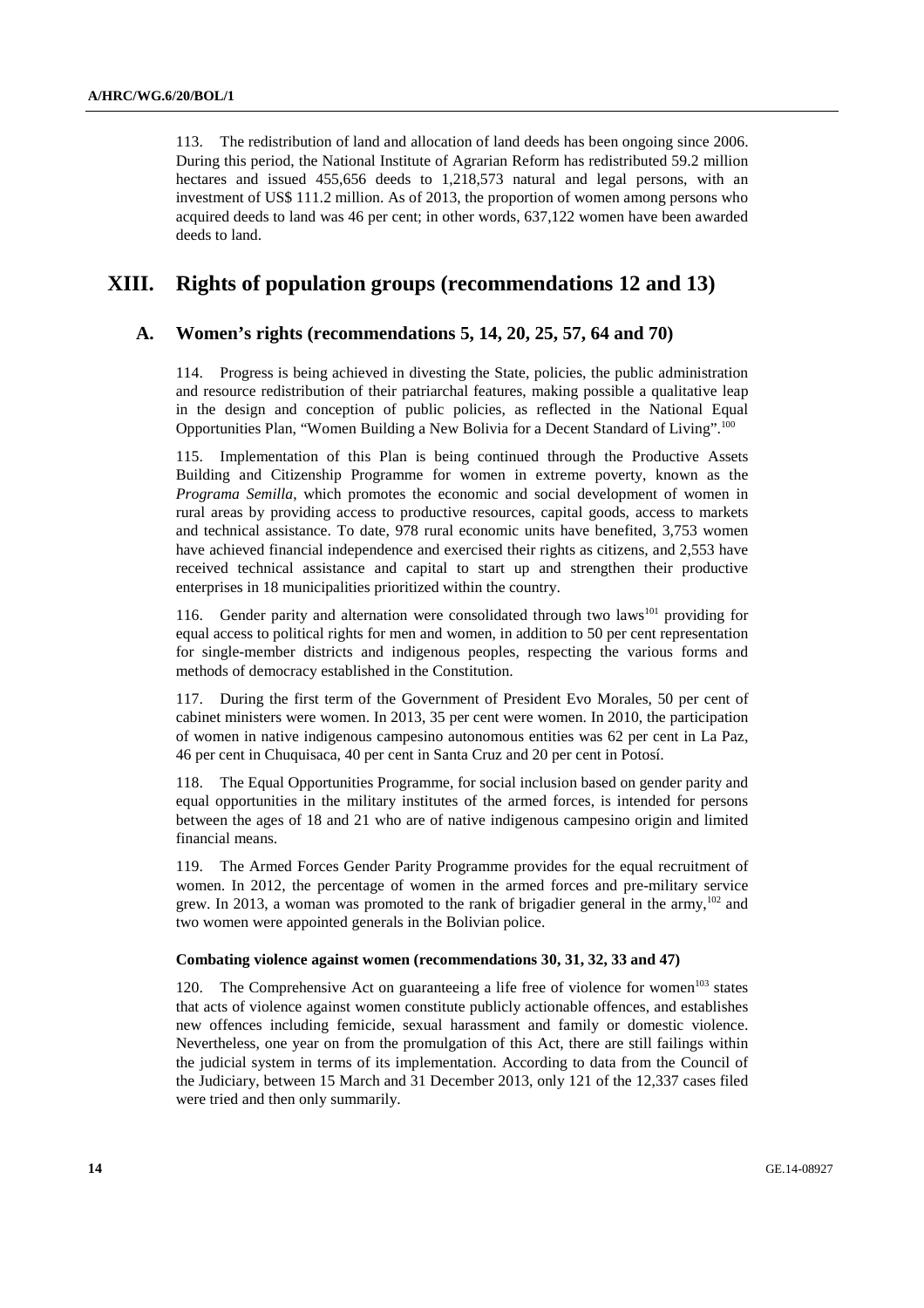121. A Plurinational Constitutional Court ruling<sup>104</sup> established that, in cases of rape, victims need only report the offence in order to have an abortion, rather than having to press charges.

122. The eradication of violence against women has been incorporated in the Education Act, which also promotes opportunities for girls, adolescents and young women to enrol and remain in the formal and alternative education systems.

123. The Gender-based Political Harassment and Violence Act<sup>105</sup> establishes mechanisms and procedures for prevention and punishment, ensuring that female candidates who are elected and/or performing their duties can fully exercise their political rights.<sup>106</sup>

124. The date of 25 November<sup>107</sup> has been declared National Day against All Forms of Violence against Women, and 2012 as Year for Combating All Forms of Violence against Women.

125. The National Programme for Combating Gender-based Violence establishes strategies to help eradicate violence through four lines of action: (i) detection; (ii) prevention; (iii) care; and (iv) punishment.

126. The Integrated Plurinational System for the Prevention, Protection, Care, Punishment and Elimination of Gender-based Violence is currently being developed.

127. The campaigns *Ni una más, violencia nunca más* ("No more victims, no more violence") and *El Valiente No es Violento* ("Brave Men are not Violent") were conducted in 2012 and 2013 respectively, in coordination with the United Nations, as communication strategies to combat violence against women at the national level.<sup>108</sup>

128. A Violence Squad<sup>109</sup> has been created within the Bolivian police, and specialized courts and public prosecutors for violence against women have also been established.<sup>110</sup> Nevertheless, they are not yet operational throughout the country.

#### **B. The rights of children and adolescents (recommendations 8 and 15)**

129. The Children and Adolescents Code is being amended<sup>111</sup> to provide comprehensive protection for the rights of children and adolescents, with an emphasis on the best interests of the child, the right to a family, the right to full development, the equality of all children irrespective of whether they were born in or out of wedlock and the right to an identity. The amended Code will prohibit and set out penalties for all forms of violence against children and adolescents, including forced labour and exploitation, and will harmonize administrative and judicial adoption procedures in order to guarantee that children have a family.

130. The Comprehensive Information System on Children and Adolescents  $(SIINA)^{112}$ records sociodemographic data on the children and adolescents who receive assistance, the complainants and the alleged perpetrators as well as the nature of the complaint, the actions to be taken and the monitoring of actions taken by the Children's and Adolescents' Ombudsmen.113

131. The Plurinational Plan for Infants, Children and Adolescents 2014–2025 will engage families, communities, social movements and public institutions in ensuring that children and adolescents enjoy their rights. These efforts will be enhanced by giving children and adolescents a leading role.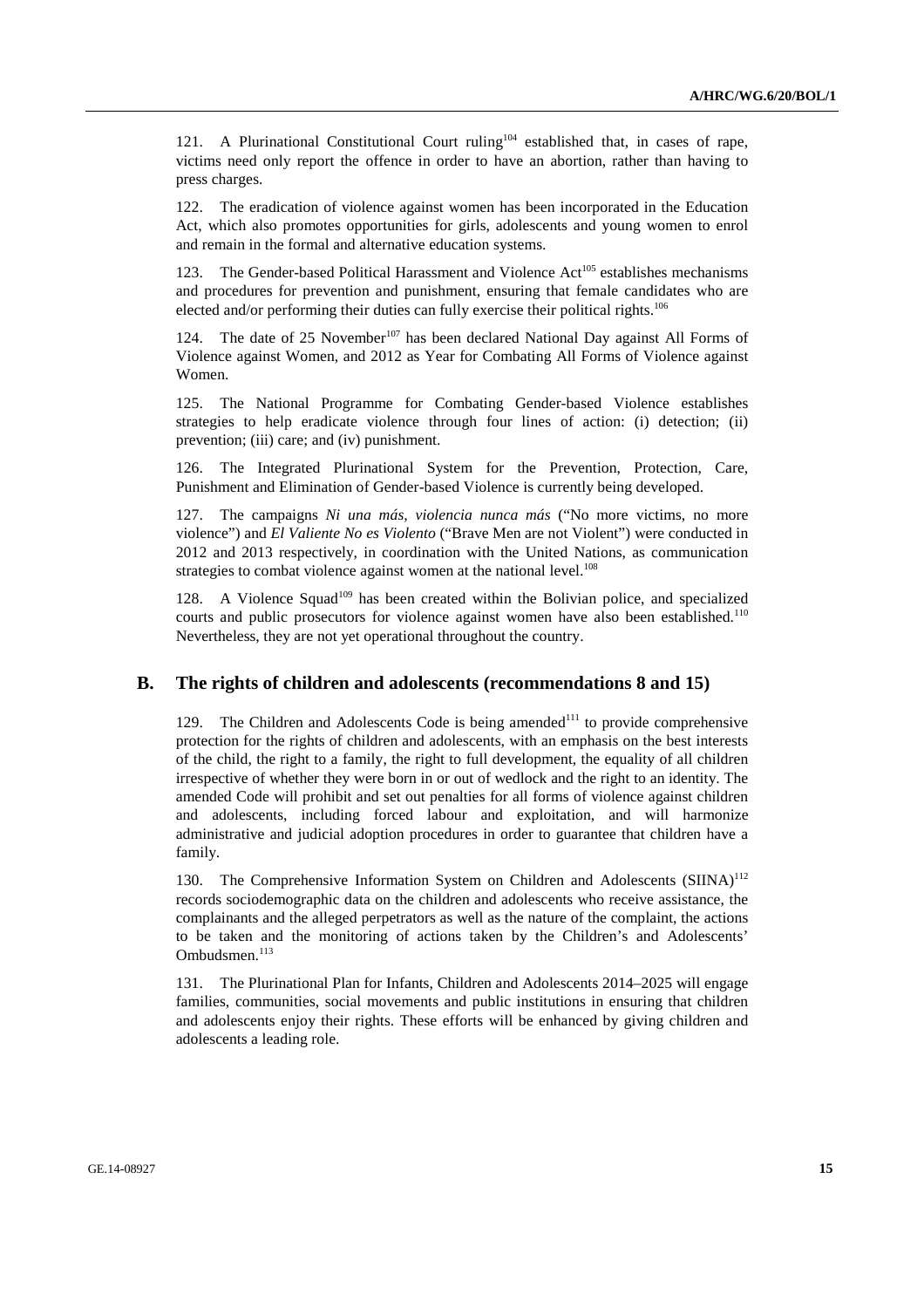#### **Eradication of the worst forms of child labour (recommendations 35 to 38)**

132. The Five-Year National Plan for the Prevention and Gradual Eradication of the Worst Forms of Child Labour and the Protection of Adolescent Workers 2014–2018 is in the final stage of preparation.

133. According to the National Statistics Institute,114 53 per cent of working minors between the ages of 7 and 17 are boys and 47 per cent are girls; 42 per cent are between the ages of 15 and 17, 30 per cent are between 12 and 14 and 28 per cent are between 7 and 11; 72 per cent live in rural areas and 28 per cent in urban areas.

134. The Ministry of Labour, Employment and Social Security is implementing the Access to Justice Programme  $2013-2015$ <sup>115</sup> to prevent indigenous families in Chaco and the Bolivian Amazon from being subjected to forced labour and other related forms of exploitation.

135. The Ministry is implementing its strategies primarily in regions where the worst forms of child labour<sup>116</sup> are the most common and has set up five pilot projects in four departments to eradicate this type of labour, with a focus on adolescent workers and their families.

#### **The rights of juveniles deprived of their liberty (recommendation 28)**

136. The Constitution stipulates that, where possible, juveniles should not be deprived of their liberty and that the judicial, administrative and police authorities should give them preferential treatment that preserves their dignity and protects their identity at all times. They should be detained in separate facilities from those for adults, tailored to their agespecific needs.

137. The O'alauma Youth Rehabilitation and Social Reintegration Centre<sup>117</sup> adopts an approach to education whereby youths participate in rehabilitation workshops and programmes and receive comprehensive assistance and health care. The Centre also provides support after adolescents have left the Centre.

138. The Short-Term Action Plan for Youths Deprived of their Liberty guides and coordinates the efforts of the various State bodies in order to clear the backlog of judicial proceedings.

#### **The rights of children living in detention with their convicted parents (recommendation 29)**

139. An inter-institutional board<sup>118</sup> has been set up to address the issue of minors living in prisons and efforts are being made to move them out gradually. A commitment has been made to establish reception centres for such minors in order to provide them with the best possible living conditions.

140. Some 95 per cent of the minors living in San Pedro prison have agreed to leave and efforts are continuing to that end.

141. Childcare facilities for children below the age of 5 have been established in some prisons, where they receive supplementary nutrition<sup>119</sup> and also participate in educational, pedagogical and artistic activities. Workshops have been run at the department level to explain to imprisoned parents the dangers that their children face in prison.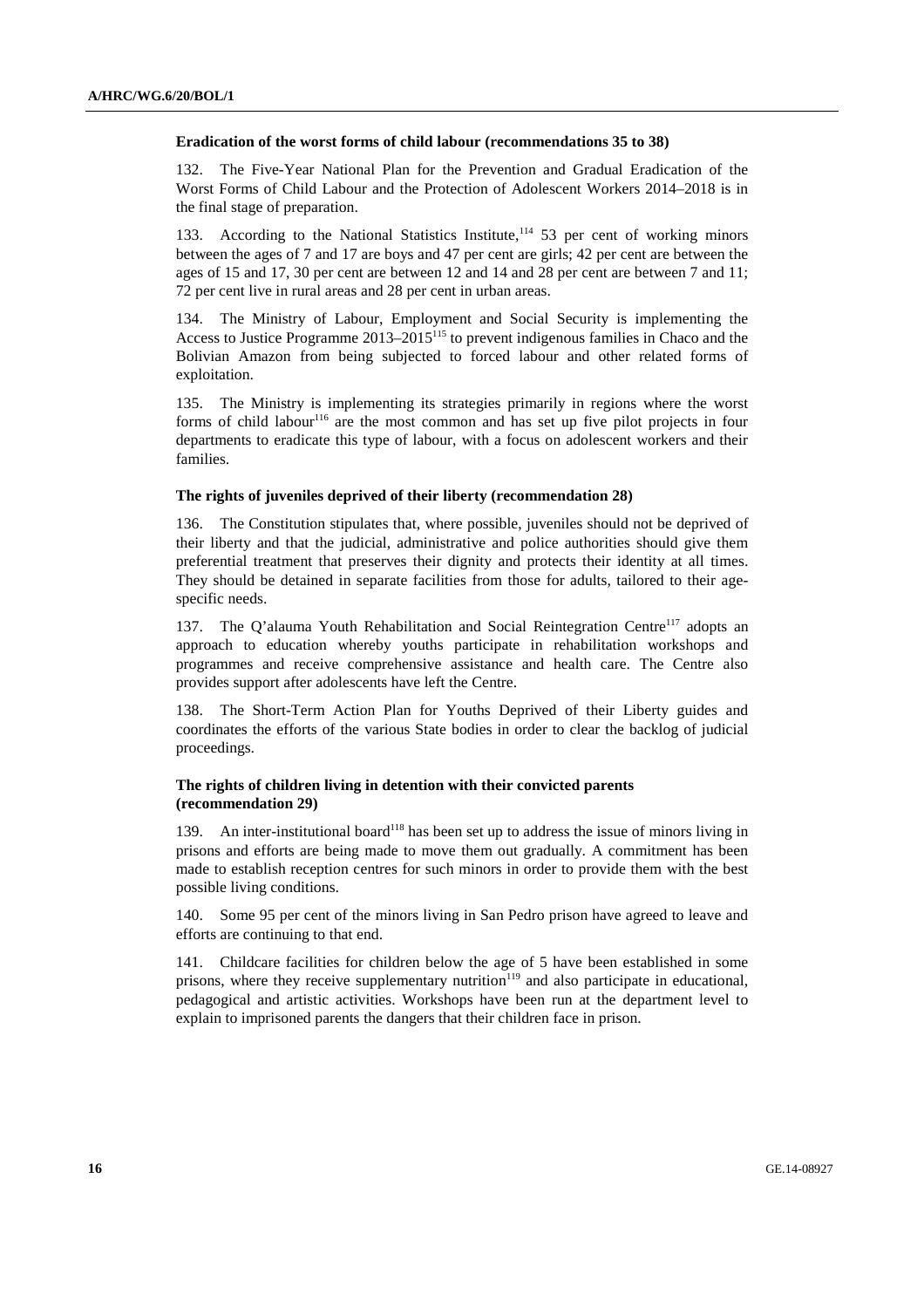### **C. The right to protection from human trafficking and smuggling (recommendations 6, 7, 16 and 30)**

142. The goal of the Comprehensive Act on Human Trafficking and Smuggling<sup>120</sup> is to combat the offences and guarantee the fundamental rights of victims by strengthening existing prevention, protection, assistance, prosecution and punitive measures and mechanisms.<sup>121</sup>

143. The Plurinational Policy against Human Trafficking and Smuggling 2013–2017122 sets forth actions to reduce and eliminate human trafficking and smuggling and is the basis for departmental plans in this domain.

144. The Plurinational Council against Human Trafficking and Smuggling<sup>123</sup> has nine coordinating and representative councils at the department level that are responsible for formulating, adopting and implementing the Policy, without discrimination on account of gender, age or cultural origin.

145. The Standard Protocol for Special Assistance to the Victims of Trafficking and Smuggling<sup>124</sup> and the road map for intervention set out uniform, countrywide procedures and tools for high quality and compassionate inter-institutional victim assistance.

146. The national police force has a system for reporting disappeared persons and has set up human trafficking and smuggling divisions in all the country's departments.<sup>125</sup> It also runs periodic training courses for division staff.

147. A multidisciplinary team of the Directorate-General on Human Trafficking and Smuggling<sup>126</sup> has carried out national prevention campaigns, spot-checked vehicles carrying minors with travel permits, drafted laws to regulate the use of the Internet by minors and regulated housing. $127$ 

148. The topic has been included in the curricula of training colleges for judicial officials and in public university research.

149. The Children's and Adolescents' Ombudsmen<sup>128</sup> carry out spot checks at land terminals by distributing forms<sup>129</sup> to monitor the travel of minors.

#### **D. Youth rights**

150. There are 2,895,517 people between the ages of 15 and 29 in Bolivia, or 28.5 per cent of the total population.

151. The Youth Act<sup>130</sup> guarantees the full exercise of their rights and obligations and provides for the development of an institutional framework, forums for youth representation and discussion and the design of public policies.

152. The Act also established the Plurinational Youth Council, which will hold its first meeting on 24 and 25 July 2014. The Youth Policy sets out the conditions for the active involvement of youth in decision-making.

### **E. The rights of older persons**

153. The General Act on Older Persons<sup>131</sup> regulates this group's rights, guarantees and obligations and establishes the system for their protection. The associated public policy sets out guidelines in order to encourage a positive attitude towards old age and ageing that guarantees access to health care and education, income security and a social role, to eradicate discrimination, violence and ill-treatment and to set up mechanisms to strengthen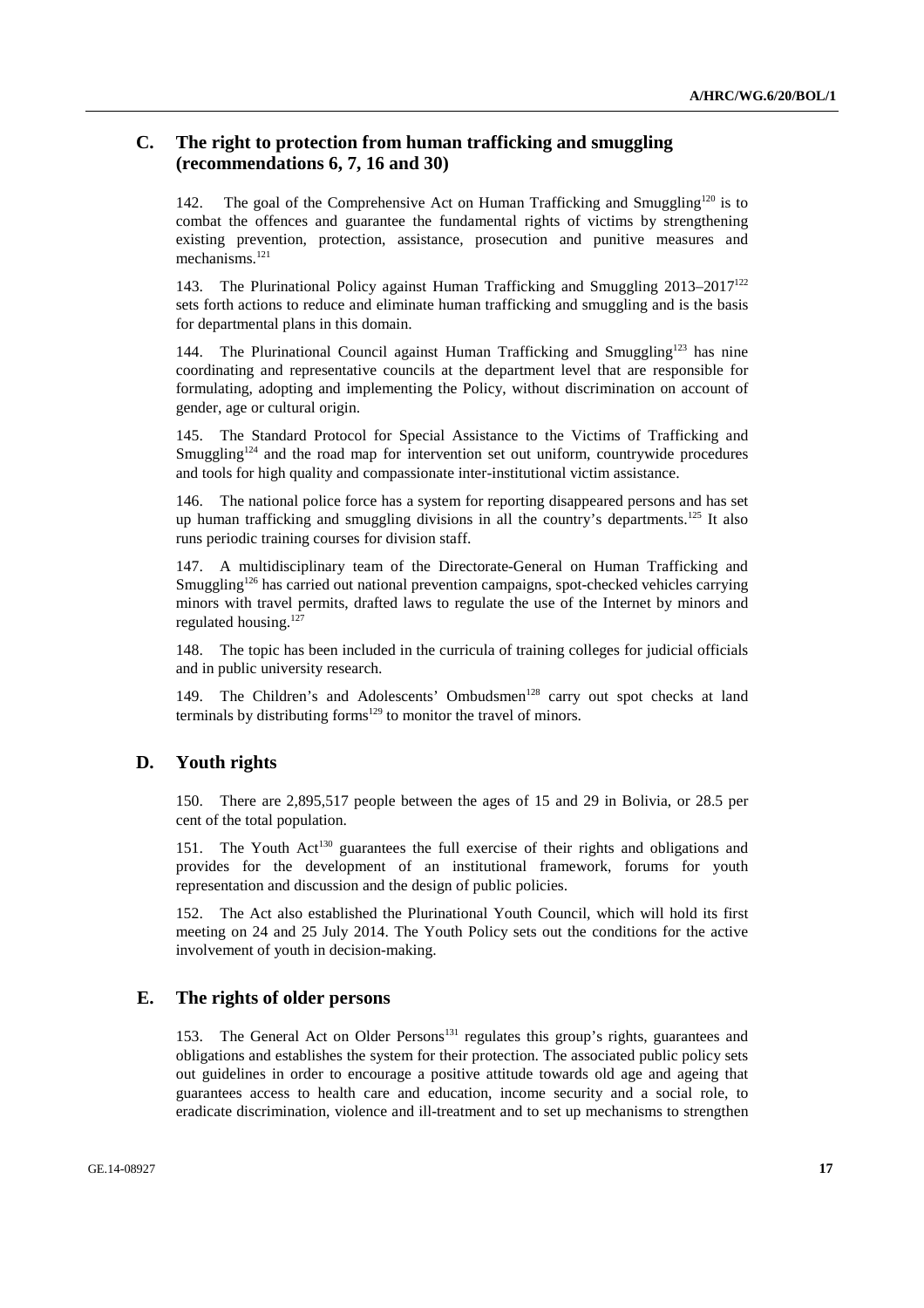the relevant institutional framework. The Act amended the Criminal Code to include the protection of older persons and punish those who violate their rights.

154. The universal old-age pension was raised by 5.8 per cent during the 2013 fiscal year. The annual grant for veterans of the Chaco  $\text{War}^{132}$  was also increased, 300 million bolivianos were allocated to retirees and nearly 1.2 million were assigned to monthly pensions for beneficiaries. In December 2013, 1,023,612 older persons received a dignity pension.

### **F. The rights of persons with disabilities (recommendations 24 and 66)**

155. The Disabled Persons  $Act^{133}$  guarantees persons with disabilities the full exercise of their rights and obligations under equal conditions, equal opportunities and preferential treatment through a comprehensive protection scheme. The associated public policy singles out five areas for development: access to services, employment, accessibility, information and research, and participation in cultural life, leisure and sports activities.

156. Forty million bolivianos are allocated annually to the National Solidarity and Equality Fund for Persons with Disabilities. The Training Plan for Leaders and Public Servants with Disabilities promotes their employment in public institutions. In December 2013, 17,000 persons received the Solidarity Pension for Persons with Severe and Very Severe Disabilities.

### **G. User and consumer rights**

157. The General Act on User and Consumer Rights<sup>134</sup> stipulates that all persons, irrespective of the jurisdiction in which they live, have the right to good quality food, accurate information, equal treatment, free choice of products and a response to their complaints about basic, medical, banking and financial services.

158. The Education Plan on Responsible Consumption and User and Consumer Rights sets out an information programme for providers and users of goods and services.

### **H. The rights of persons with different sexual orientations and gender identities (recommendation 26)**

159. The Act on the Elimination of Racism and all Forms of Discrimination<sup>135</sup> establishes the mechanisms and procedures for preventing and punishing all forms of discrimination, including discrimination on grounds of sexual orientation. Consequently, the Policy on the Elimination of Racism and all Forms of Discrimination also provides for the protection of LGBTI persons.

160. National Day against Homophobia and Transphobia<sup>136</sup> is held on 17 May to promote the rights of LGBTI persons. The Citizen's Council for Sexual and Gender Diversity has been established at the departmental level.

161. The Ministry of Communication produces documentaries and audiovisual programmes to raise awareness of and eradicate discriminatory behaviour towards LGBTI persons. The National Committee on the Elimination of Racism and all Forms of Discrimination has produced advertisements, with the participation of members of the LGBTI community, to combat discrimination against this community.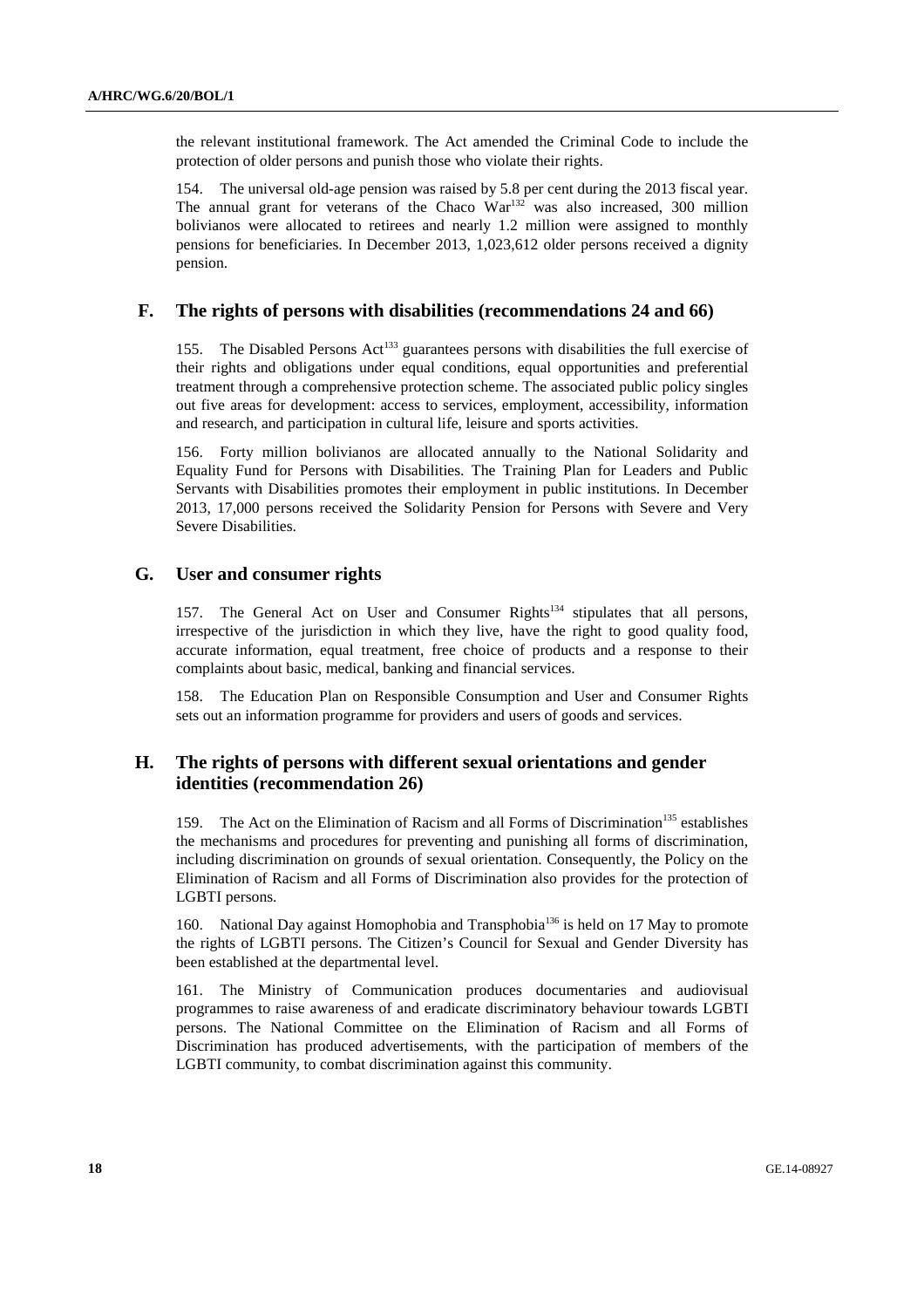### **I. The rights of persons deprived of their liberty (recommendations 27 and 49)**

162. Prison overcrowding is due to a systemic judicial backlog, inherited from past administrations. In an effort to address the problem, petty offenders have been pardoned or amnestied.<sup>137</sup> By June 2014, 654 persons had been released.

163. Prison infrastructure is gradually being improved and new detention centres are being built. Employment<sup>138</sup> is provided in prisons to generate income for the families of persons deprived of their liberty.

164. The Act on Public Defenders<sup>139</sup> provides for free legal aid and technical criminal defence to all persons charged or on trial who do not have sufficient financial resources and who have not been assigned defence counsel.

165. A bill is being drafted to amend the Criminal Code so as to criminalize torture, in keeping with the Convention against Torture and Other Cruel, Inhuman or Degrading Treatment or Punishment. The regulations are currently being drafted in relation to the Act on the Department for Torture Prevention,<sup>140</sup> which provides for the establishment of a torture prevention mechanism in line with the Optional Protocol to the Convention against Torture.

#### **J. Rights of migrants and refugees (recommendation 78)**

166. The Migration Act<sup>141</sup> enshrines the rights of migrant workers, while its regulations<sup>142</sup> provide for visas and residency permits on humanitarian grounds. A decree on amnesty and migration regularization has been implemented to regularize the situation of foreign nationals who are in Bolivia unlawfully.

167. The Act on the Elimination of Racism and all Forms of Discrimination and its associated public policy also protect migrants and refugees.

168. The Refugee Protection Act<sup>143</sup> puts into effect Bolivia's relevant international commitments and stipulates that the services of the National Commission for Refugees  $(CONARE)^{144}$  should be free.

## **XIV. The rights of indigenous and aboriginal campesino nations and peoples (recommendations 45, 46, 48, 74, 75, 76 and 77)**

169. The rights of indigenous and aboriginal campesino nations and peoples, which have been incorporated into the Constitution, are implemented through a legislative framework established jointly with these groups which includes the Act to Transform Community Agricultural Production,<sup>145</sup> the Act on Consultation of the Indigenous Peoples of Isiboro Secure Indigenous Territory and National Park (TIPNIS),<sup>146</sup> the General Act on Linguistic Rights and Policies, $147$  the Indigenous and Aboriginal Campesino Economic Organizations (OECAS) and Community Economic Organizations (OECOM) Act for the Integration of Sustainable Subsistence Farming and Food Sovereignty<sup>148</sup> and the Act on the Protection of Highly Vulnerable Indigenous and Aboriginal Nations and Peoples.<sup>149</sup>

170. Indigenous and aboriginal campesino nations and peoples participate fully in the various State bodies. One third of the Chamber of Deputies is made up of indigenous representatives whose mode of election is decided in accordance with the internal norms of each indigenous nation or people.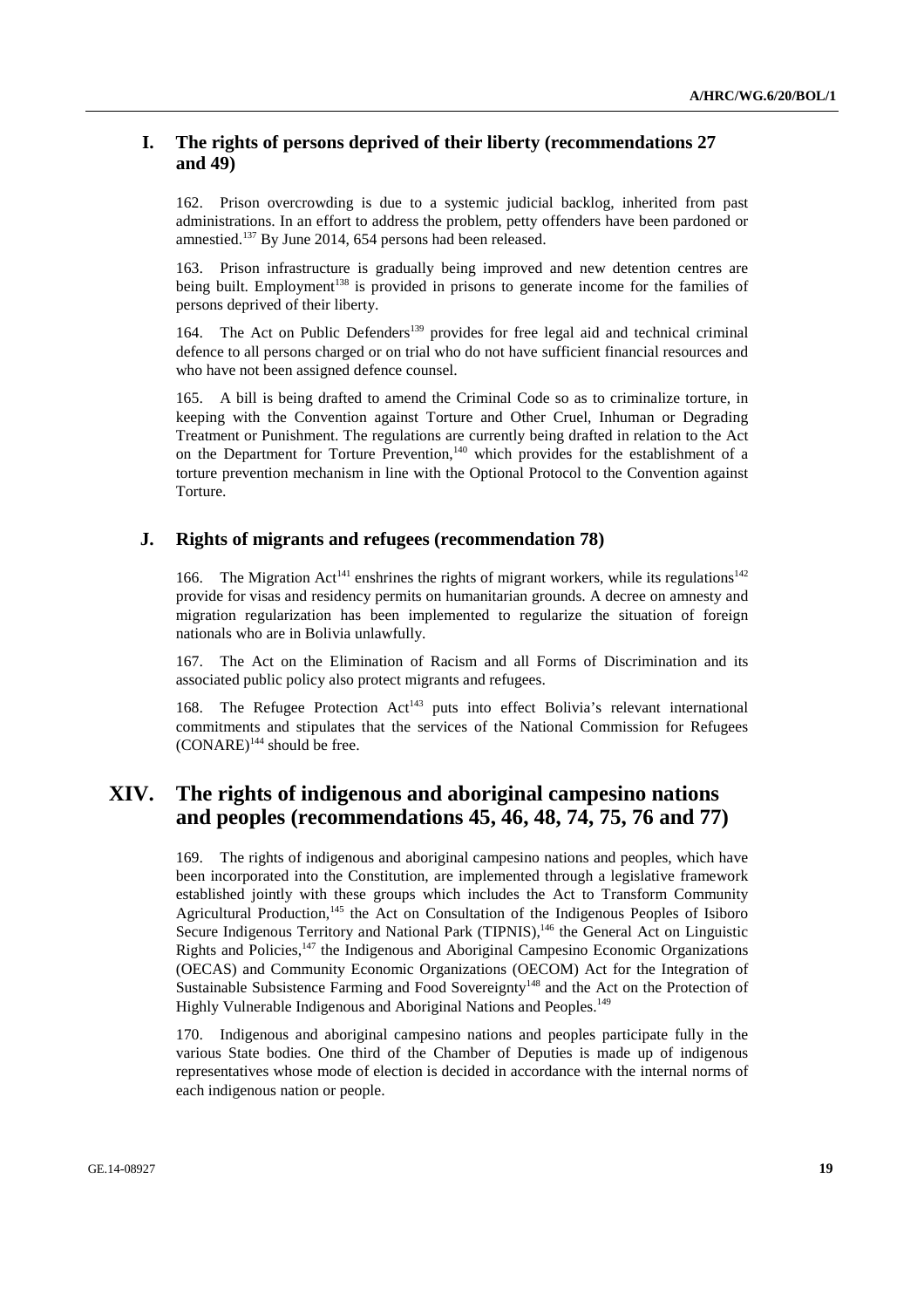171. The bill on a framework for prior consultation was drafted jointly with the Ministry of the Interior and the indigenous and aboriginal campesino nations and peoples, namely, the Confederation of Bolivian Indigenous Peoples (CIDOB), the National Council of Ayllus and Markas of Qullasuyu (CONAMAQ), the Integrated Trade Union Confederation of Tenant Farmers of Bolivia (CSUTCB), the National Federation of Women Tenant Farmers of Bolivia "Bartolina Sisa" (FNMCB "BS"), and the Trade Union Confederation of Aboriginal Communities of Bolivia (CSCIOB). It is currently before the Plurinational Legislative Assembly.

#### **The indigenous judicial system (recommendations 46, 48 and 76)**

172. The Jurisdiction Demarcation Act establishes the coordination and cooperation mechanisms between indigenous and aboriginal campesino jurisdictions and the other constitutionally recognized jurisdictions under the framework of legal pluralism.

173. All jurisdictions must uphold, promote and protect the right to life and the other rights and guarantees enshrined in the Constitution. Indigenous and aboriginal campesino nations and peoples have the right to appeal to higher courts in accordance with the organizational structure of each region. A public policy on strengthening indigenous and aboriginal campesino justice has been formulated.

174. Pursuant to the Act on the Code of Constitutional Procedure,<sup>150</sup> jurisdictional disputes among indigenous and aboriginal campesino, ordinary, and agricultural and environmental courts are settled by the Plurinational Constitutional Court.

## **XV. The Rights of peoples**

#### **Right to development**

175. The National Fund for Alternative Development is a public institution which promotes comprehensive development processes by financing priority projects for local stakeholders and beneficiaries mainly from the country's coca leaf cultivation region. It creates sustainable and participative comprehensive development, fostering selfmanagement skills in communities and institutions to eradicate the causes of poverty, marginalization and environmental degradation.

176. The National Fund for Alternative Development for campesino, original and indigenous nations and peoples manages and provides public, private and external financial resources to those peoples by way of programmes and projects that contribute to their comprehensive development with their particular vision and identity, respecting the diverse lifestyles, habits and customs and their relationship with nature.<sup>151</sup>

#### **The rights of Mother Earth**

177. The Act on the rights of Mother Earth<sup>152</sup> contains provisions recognizing that Mother Earth is sacred according to the worldviews of the campesino, aboriginal and indigenous nations and peoples, and establishing that she has the right to life, diversity, water, clean air, balance, regeneration, and to live free from pollution. It subsequently sets out the obligations of the State and society for her protection, establishing the Ombudsman's Office for Mother Earth.

178. The framework Act on Mother Earth and comprehensive development for a good life<sup>153</sup> sets out the main principles for comprehensive development in harmony and balance with Mother Earth for a good life, by ensuring the ongoing regenerative capacity of the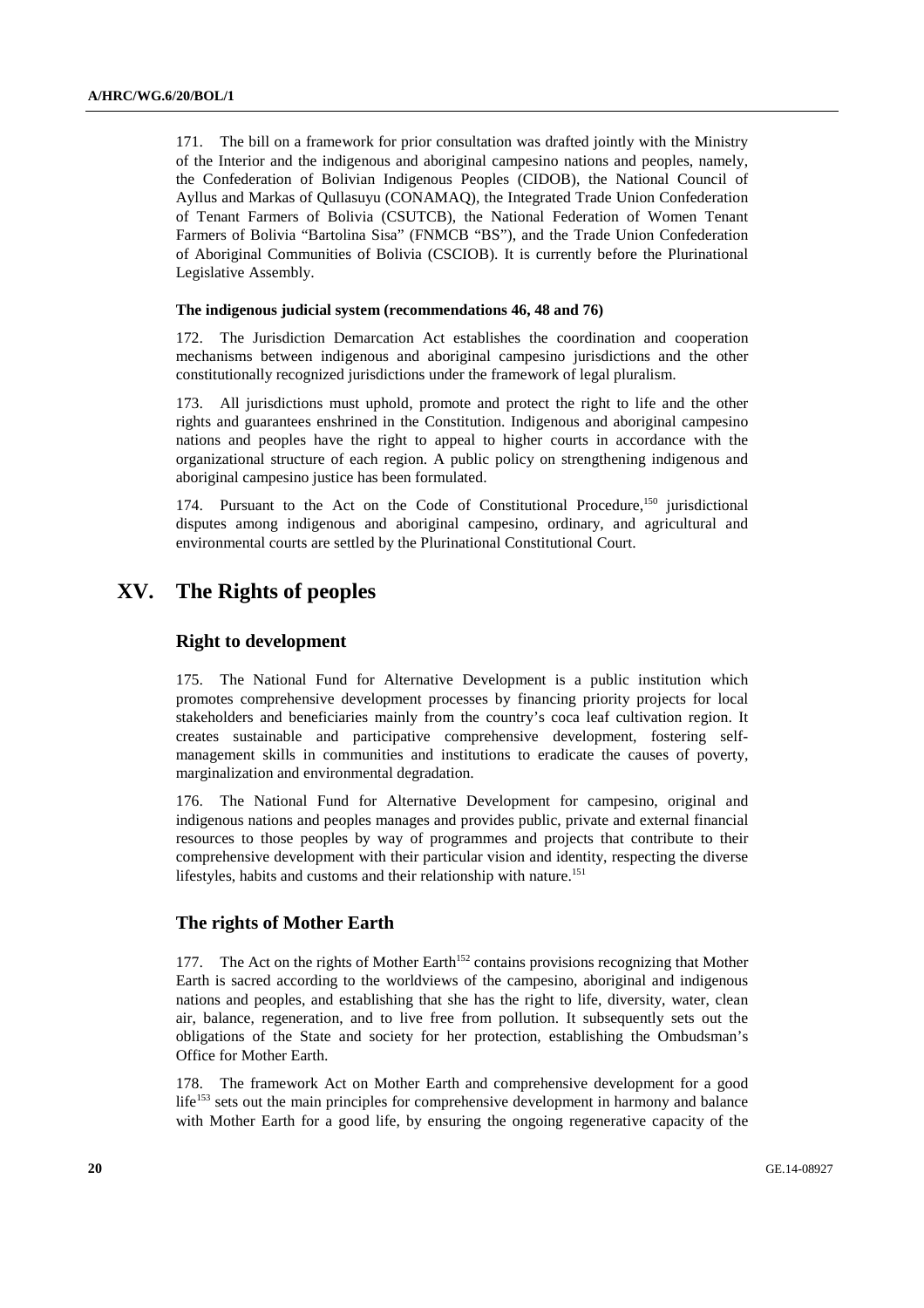components and life systems of Mother Earth, and recovering and strengthening local wisdom and ancestral knowledge taking into account the complementarity of rights, obligations and duties.

179. Bolivia sponsored the international conference, *Cerrando el Ciclo del No-Tiempo y Recibiendo el Nuevo Ciclo de Equilibrio y Armonía para la Madre Tierra* (closing the cycle of "no-time" and beginning the new cycle of balance and harmony with Mother Earth) held on 21 December 2012. The conference was attended by leaders of global social movements. On the isla del Sol on the sacred Lake Titicaca, the isla del Sol manifesto was adopted with 10 directives and 40 actions aimed at a good life in harmony with Mother Earth.

## **XVI. Voluntary commitments**

180. Bolivia fulfilled the 10 voluntary commitments made during the first universal periodic review. It takes this opportunity to announce new voluntary commitments:

- Implementation of public policies on human rights in line with the 2025 Agenda, formulated with the participation of civil society;
- Generation of statistics disaggregated by gender and age groups for human rights indicators;
- Registration of beneficiaries in a single register to identify future needs and provide vouchers appropriate to social programmes;
- Establishment of an inter-institutional forum on human rights issues for the preparation of periodic reports;
- Continuation of efforts to ensure the extradition of persons accused of human rights violations and crimes against humanity.

## **XVII. Conclusions**

181. Bolivia is progressing towards the implementation of human rights for a good life in harmony with Mother Earth. Challenges remain which continue to be tackled with the participation of social movements and organizations. Bolivia is always open to dialogue on human rights, in the context of constructive cooperation and respect for the sovereignty and self-determination of its peoples.

#### *Notes*

- $1$  Con información de los Ministerio de: Justicia, Relaciones Exteriores, Gobierno Planificación y Desarrollo, Economía y Finanzas Públicas, Desarrollo Productivo y Economía Plural, Desarrollo Rural y Tierras, Culturas y Turismo Defensa, Trabajo, Empleo y Previsión Social, Transparencia, así como el Órgano Judicial, Fiscalía General del Estado, Tribunal Constitucional, Órgano Legislativo. A nivel departamental participaron los Gobiernos Autónomos Departamentales y Gobiernos Autónomos Municipales.
- <sup>2</sup> En las ciudades de Cochabamba, Santa Cruz y La Paz.
- 
- <sup>3</sup> Ley 358 del 17 abril, 2013. 4 Ley 324 del 27 diciembre, 2012. 5 Ley 156 del 26 julio, 2011. 6
- 
- Ambas en proceso de ratificación en la Asamblea Legislativa Plurinacional.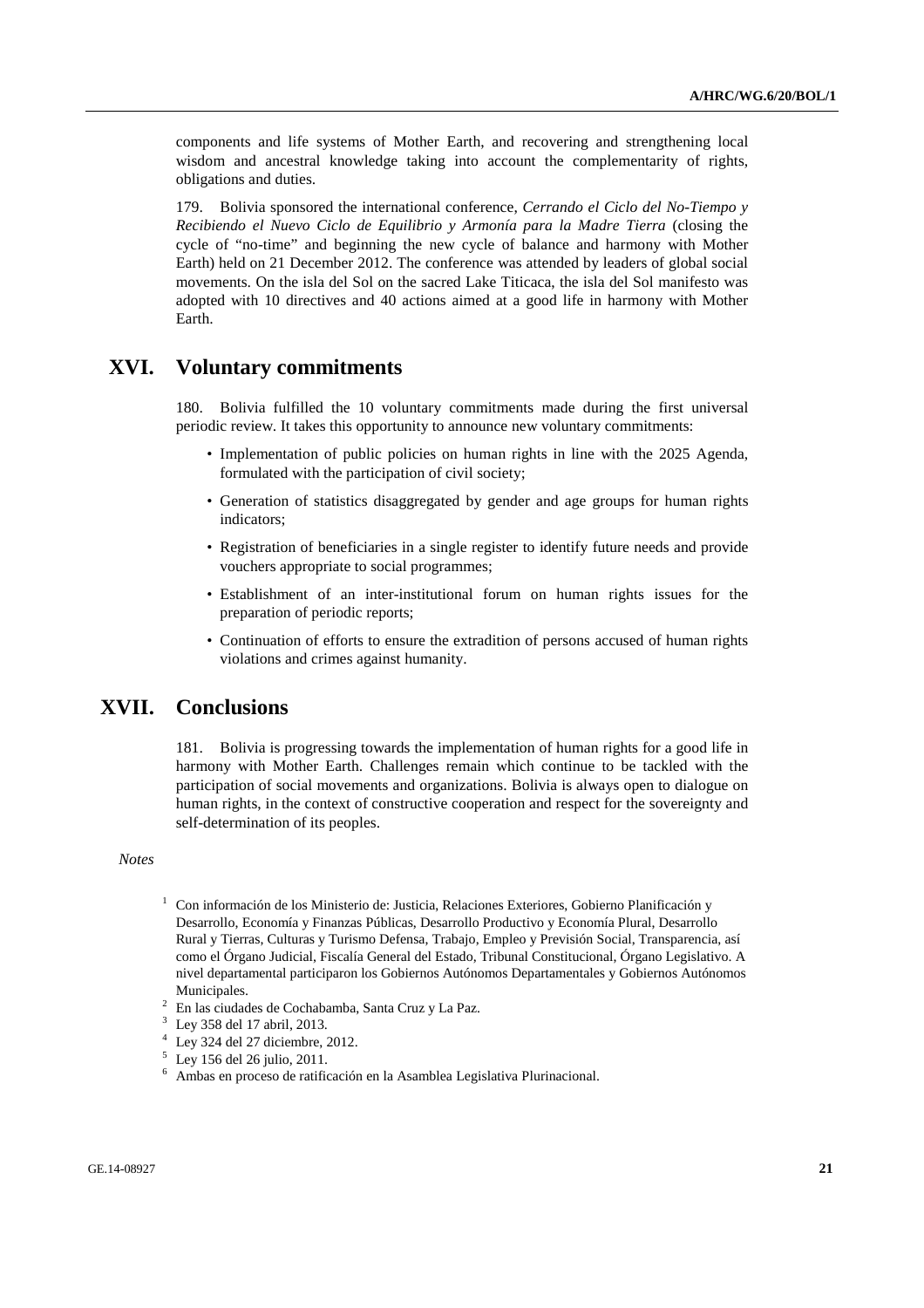- <sup>7</sup> Se encuentra en elaboración los siguientes informes: Inicial para la Convención Internacional para la Protección de Todas las Personas contra las Desapariciones Forzadas, 21º al 24 para la Convención Internacional sobre la Eliminación de todas las Formas de Discriminación Racial, 3º y 4º para el Pacto
- Internacional de Derechos Económicos, Sociales y Culturales.<br>
<sup>8</sup> Convención Internacional para la Eliminación de todas las formas de Discriminación Racial.<br>
<sup>9</sup> Pacto Internacional de Derechos Civiles y Políticos.<br>
<sup>10</sup> C
- 
- 
- 
- <sup>12</sup> Convención sobre la Eliminación de Todas las Formas de Discriminación contra las Mujeres.
- 13 Convención sobre los Derechos de las Personas con Discapacidad.
- <sup>14</sup> Ley 3713 del 13 julio, 2007.
- <sup>15</sup> El 10 de febrero de 2010.<br><sup>16</sup> El 2013.
- 
- <sup>17</sup> El 2013.
- 18 El 2014.
- 19 Desde enero 2014.
- $20$  Realizada el 14 y 15 de junio del 2014 en la ciudad de Santa Cruz.
- 21 FAO, OACNUDH, OPS-OMS, PMA, PNUD, UNFPA, UNICEF, UNODC, ONU MUJERES, OIM y UNDSS y el Banco Mundial. Asimismo, el ACNUR, FMI, HABITAT, OACI, OCHA, OIEA, OIT,
- 
- 
- <sup>22</sup> Realizada el 14 de mayo del 2013 en la ciudad de Cochabamba.<br><sup>23</sup> Realizada en Haití en mayo del 2014.<br><sup>24</sup> Bolivia: Una mirada a los logros más importantes del Nuevo Modelo Económico-Brochure 2014.<br><sup>25</sup> Medida de de
- 
- 
- 27 Web: www.ine.gob.bo/indicadoresddhh.
- 28 El 2012, se conformaron 6 Comités Técnicos de Trabajo para la construcción participativa de Indicadores que incluyen a: Ministerio de Justicia; Ministerio de Trabajo, Empleo y Previsión Social; Ministerio de Obras Públicas, Servicios y Vivienda; Ministerio de Educación; Ministerio de Salud y Deportes; INE, Gobierno Autónomo Municipal de La Paz; Brigada de Protección a la Familia de la Policía Boliviana, Comando General de la Policía Boliviana, Comité Técnico del Consejo Nacional de Alimentación y Nutrición. Se realizaron talleres de validación con organizaciones de la sociedad civil. 29 Creado por Decreto Supremo 29851 del 10 de diciembre 2008, como entidad encargada de la
- 
- dirección y fiscalización de los objetivos planteados en el PNADH 2009-2013. 30 Resolución del 10 de junio de 2011. La masacre de Porvenir, sucedió el 11 de septiembre de 2008 provocada por la oposición al gobierno boliviano y con el resultado de 18 campesinos muertos y cerca de 30 desaparecidos. En las investigaciones resaltó que los actores fueron parte del personal de la prefectura del departamento de Pando bajo órdenes del entonces Prefecto, Leopoldo Fernández, actualmente bajo detención domiciliaria a la espera del resultado del juicio.<br><sup>31</sup> Resolución Ministerial Nº 354/11 de fecha 14 de noviembre de 2011.<br><sup>32</sup> Resolución Nº 001/012 de fecha 22 de noviembre de 2012.
- 
- 
- <sup>32</sup> Resolución Nº 001/2012 de fecha 23 de noviembre de 2012.<br><sup>33</sup> Comisión de Derechos de los Pueblos y Naciones Indígena, Originario, Campesina y Afrobolivianos; Comisión de Derechos Económicos, Sociales y Culturales; Comisión de Derechos Civiles y Políticos; Comisión de los Derechos de la Mujer; Comisión de Grupos en Riesgo de Vulnerabilidad y Comisión Interinstitucional de Lucha contra el Racismo y Discriminación. 34 Los pilares son: 1. Erradicación de la Pobreza Extrema. 2. Socialización y Universalización de los
- Servicios Básicos con Soberanía para Vivir Bien. 3. Salud, Educación y Deporte para la Formación de un Ser Humano Integral. 4. Soberanía Científica y Tecnológica con Identidad Propia. 5. Soberanía Comunitaria Financiera sin servilismo al capitalismo financiero. 6. Soberanía Productiva con Diversificación y Desarrollo Integral sin la Dictadura del Mercado Capitalista. 7. Soberanía sobre nuestros Recursos Naturales con Nacionalización, Industrialización y Comercialización en Armonía y Equilibrio con la Madre Tierra. 8. Soberanía Alimentaria a través de la Construcción del Saber Alimentarse para Vivir Bien. 9. Soberanía Ambiental con Desarrollo Integral, Respetando los Derechos de la Madre Tierra. 10. Integración Complementaria de los Pueblos con Soberanía. 11. Soberanía y Transparencia en la Gestión Pública bajo los Principios de No Robar, No Mentir y No ser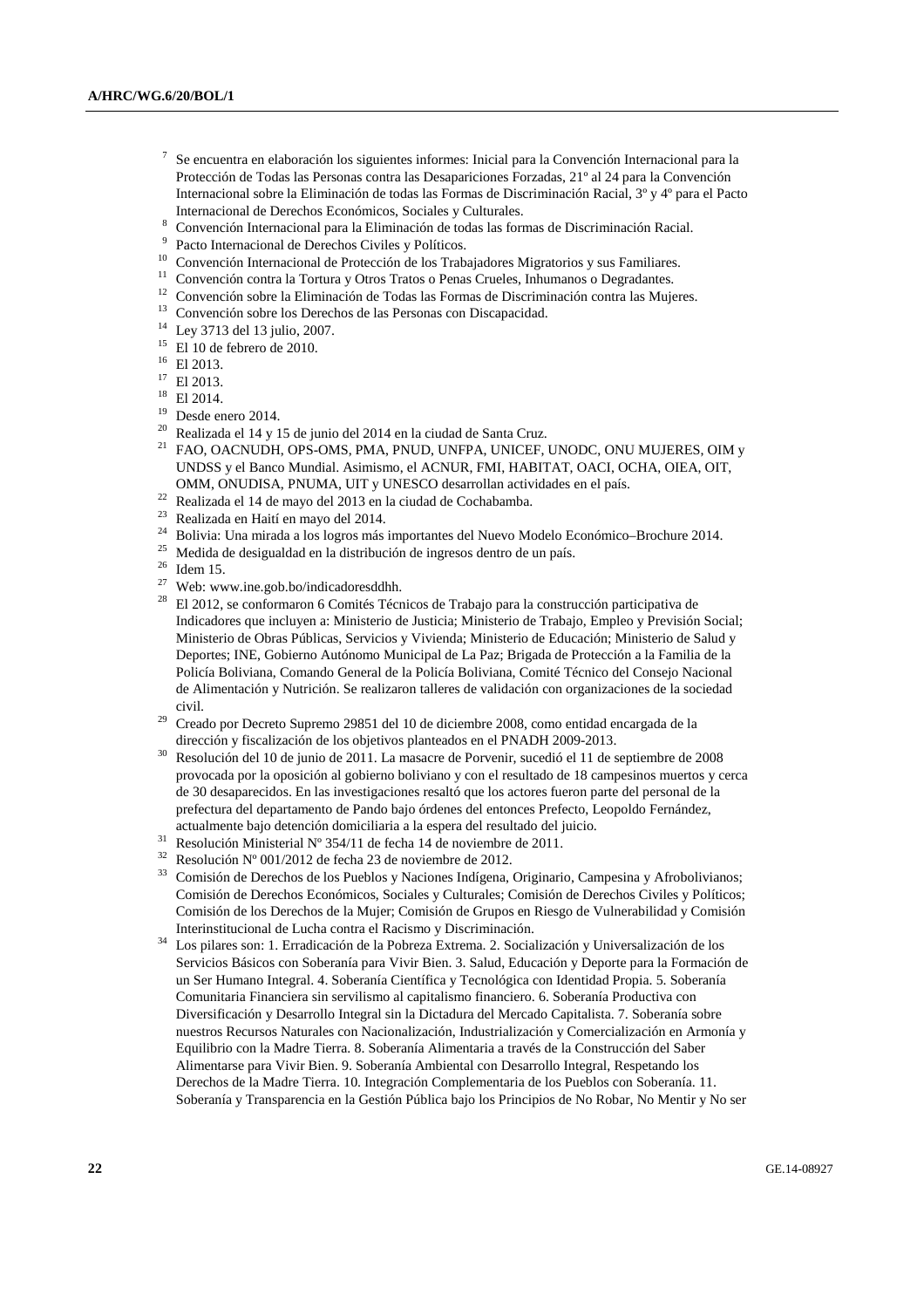Flojo. 12. Disfrute y Felicidad Plena de Nuestras Fiestas, de Nuestra Música, Nuestros Ríos, Nuestra Selva, Nuestras Montañas, Nuestros Nevados, de Nuestro Aire Limpio, de Nuestros Sueños.<br><sup>35</sup> Año del bicentenario de la fundación del país.<br><sup>36</sup> Besponda e gasemendación del Comité CMW. Ven http://egreci.org.org.he

- 
- 36 Responde a recomendación del Comité CMW. Ver http://sereci.oep.org.bo.
- 37 Datos del Servicio de Registro Civil.
- 38 Ley Nº 264.

 $39$  Firmado el 2013 entre la Fiscalía General del Estado, la Universidad Mayor de San Andrés y el Consejo Interinstitucional para el Esclarecimiento de Desapariciones Forzadas.

- $40$  Entre el 4 de noviembre de 1964 y el 10 de octubre de 1982.
- 41 Resolución Ministerial 316 de 16 de mayo de 2009 del Ministerio de Defensa. Esta Resolución dispone el acceso a la documentación clasificada del Escalafón del Personal de la Fuerzas Armadas correspondiente a los meses de julio y agosto de 1980 con la finalidad de investigar sobre el paradero
- de los restos de Renato Ticona Estrada, Marcelo Quiroga Santa Cruz y Juan Carlos Flores Bedregal. 42 Asociación de Familiares de Detenidos, Desaparecidos y Mártires por la Liberación Nacional. El proyecto de ley se revisa en la Cámara de Diputados, Comisión de DDHH. 43 Del Ministerio Público.
- 
- 44 Conflictos que se denominaron *Guerra del gas* sucedidos de septiembre a octubre del 2003, relacionados a la exportación de gas natural de Bolivia durante el gobierno de Gonzalo Sánchez de Lozada. 45 Ley 025 de 24 de junio de 2010.
- 
- 46 Jurisdicción Ordinaria, Jurisdicción Agroambiental, Jurisdicciones Especiales y Jurisdicción Indígena Originaria Campesina. 47 Financiado por la Unión Europea, la OACNUDH y la AECID.
- 
- 48 Realizada el 16 de octubre del 2011 acorde al Artículo 20 de la Ley del Órgano Judicial y las normas electorales regulan el sistema de preselección de candidatos y de la elección por voto popular a las máximas autoridades de los Tribunales que conforman el Órgano Judicial. Iniciaron su trabajo en enero 2012. 49 Artículos 182-I, 188-I, 194-I y 198 de la CPE, que disponen que las autoridades serán elegidas
- mediante sufragio universal y que la organización y ejecución del proceso electoral está a cargo del Órgano Electoral Plurinacional.<br>
<sup>50</sup> Artículo 8 de la Ley Nº 018 de 16 de junio de 2010.
- 
- $51$  Lev N° 212 de 05 de julio de 2012.
- 52 Creado a través de la Resolución Ministerial No. 092/2012 de 30 de mayo de 2012.
- $53$  Ley N° 1770 y su Decreto Reglamentario.
- $54$  Ley N° 464 de 19 de diciembre de 2013.
- 55 Artículos 106 y 107 de la CPE.
- 56 Lanzado a órbita el 20 de diciembre de 2013 y administrado por la Agencia Boliviana Espacial.
- 57 Ley 315, de 10 de diciembre de 2012.
- 58 Ley 045 de 08 de octubre de 2010.
- $59$  Ley 045 del 08 de octubre del 2010.
- 60 Ley 139, del 14 de junio 2011.
- $61$  Ley 200, de 14 de diciembre de 2011.
- $62$  El Comité es un mecanismo permanente y participativo para conocer la demanda, propuestas desde las propias poblaciones vulneradas por actos de racismo y discriminación, está conformado por aproximadamente 61 organizaciones y movimientos sociales con alcance a nivel nacional. 63 www.noracismo.gob.bo.
- 
- 64 Ley 004 de 31 de marzo de 2010. Establece mecanismos y procedimientos destinados a prevenir, investigar, procesar y sancionar actos de corrupción cometidos por servidores públicos y ex servidores públicos, en el ejercicio de sus funciones y personas naturales o jurídicas y representantes legales de personas jurídicas, públicas o privadas, nacionales o extranjeras que comprometan o afecten recursos del Estado. 65 Ley 341 de Participación y Control Social del 11 de marzo del 2013.
- 
- <sup>66</sup> Realizada el 03 y 04 de octubre de 2013.
- 67 Pasaron de 13.000 el 2005 a más de 30.000 nuevos ítems el 2013.
- 68 Decreto Supremo 1887 de 4 de febrero de 2014.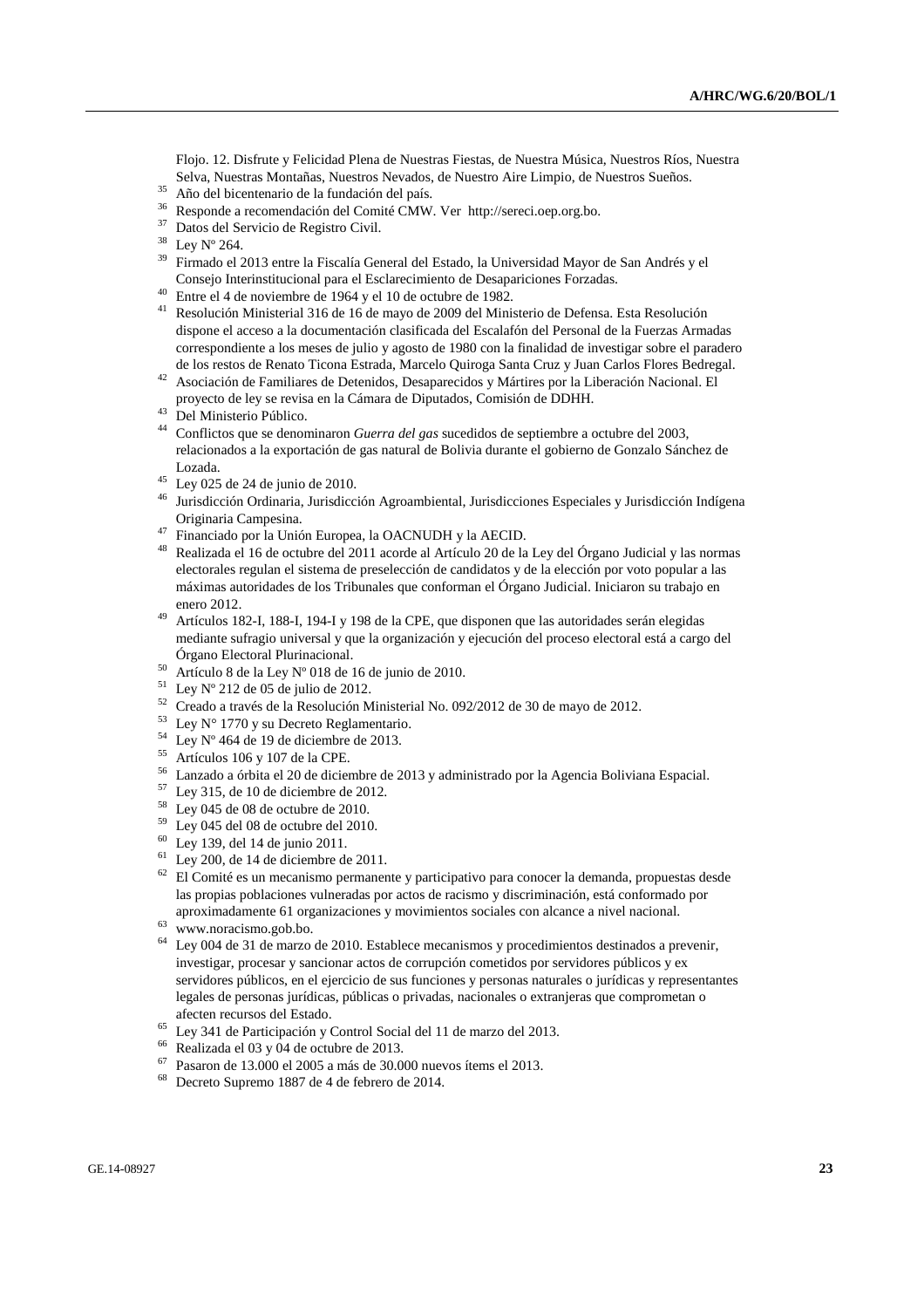- 69 Este Plan se basa en tres acciones: constitución del Sistema Plurinacional de Educación en Derechos Humanos; desarrollo del modelo educativo socio-comunitario productivo en Derechos Humanos que recupere las ricas experiencias intraculturales desarrolladas por diferentes actores; y la adopción de normativa, gestión institucional y gestión curricular de las instituciones y organizaciones miembros
- En la Escuela de Abogados de la Procuraduría General del Estado, en la Escuela de Gestión Pública Plurinacional, en la Academia Diplomática del Ministerio de Relaciones Exteriores, en la Escuela de
- $71$  Declaró a Bolivia libre de analfabetismo el 20 de diciembre del 2008.
- $72$  Tiene como objetivo, garantizar la continuidad de estudios de los recién alfabetizados y aquellos jóvenes y adultos que no han accedido a la educación primaria, brindándoles una formación
- equivalente de 1ro a 6to de primaria.<br><sup>73</sup> Ley Nº 475 de 30 de diciembre de 2013.
- 74 El programa cuenta con 150 médicos, 150 enfermeras, 40 radiólogos, 40 laboratoristas y 40 estadígrafos que brindan atención médica gratuita. Este programa también fortalece centros de salud con equipamiento adecuado, iniciándose esta dotación en la ciudad de El Alto en junio de 2013. Luego continuó en Tarija, Cobija-Pando, Quillacollo-Cochabamba, Chaco Santa Cruz, Chaco Chuquisaca, Warnes-Santa Cruz, Guayaramerin-Beni y Concepción-Santa Cruz. Actualmente se implementa en el Departamento de Potosí. 75 Los ambientes reunirán las condiciones técnicas para cubrir los servicios de consulta externa,
- contarán con salas de recepción, archivo, farmacia, consultorios de medicina general, de odontología, ambientes para el trabajo social, sala de parto con adecuación cultural, sala de internación, lavandería
- <sup>76</sup> Aprobado mediante Resolución Ministerial Nº 0799 de fecha 07 de septiembre de 2009, del
- 
- 
- 
- 
- 
- 
- 
- 
- 
- 
- 
- Ministerio de Salud.<br>
<sup>77</sup> Ley 065 del 10 de diciembre del 2010.<br>
<sup>78</sup> Decreto Supremo 822 de febrero del 2014.<br>
<sup>79</sup> Páginas web: www.empleo.gob.bo; www.miprimerempleo.gob.bo; www.pae.gob.bo.<br>
<sup>82</sup> Resolución 64/292 del producción, comercialización y consumo de alimentos que garanticen la seguridad alimentaria y el derecho a la alimentación de la población, con énfasis en la pequeña y mediana producción, en la agricultura familiar y en producción comunitaria, recuperando y fortaleciendo los conocimientos locales en armonía con la Madre Tierra".<br>
<sup>89</sup> Decreto Supremo N° 1254 de 13 de junio de 2012.<br>
<sup>90</sup> Ley N° 204 de 15 de diciembre de 2011.<br>
<sup>91</sup> Ley N° 307 de 10 de noviembre de 2012.<br>
<sup>92</sup> MDRYT.<br>
<sup>93</sup> Que recomienda se
- 
- 
- 
- 
- 
- impacto en indicadores finales de desarrollo (UDAPE). 95 Documento de Línea de Base del Programa Desnutrición Cero y el documento de Sistematización de
- Experiencias de su Implementación; así como, la Evaluación de Medio Término del Programa Multisectorial Desnutrición Cero-PMDC.<br><sup>96</sup> Boletín Informativo 1: "Construyendo Obras para Bolivia" (Mayo 2013).<br><sup>97</sup> Boletín Informativo 1: "Construyendo Obras para Bolivia" (Mayo 2013).<br><sup>98</sup> Boletín Informativo 1: "Cons
- 
- 
- 
- financiera y la prestación de los servicios financieros, así como la organización y funcionamiento de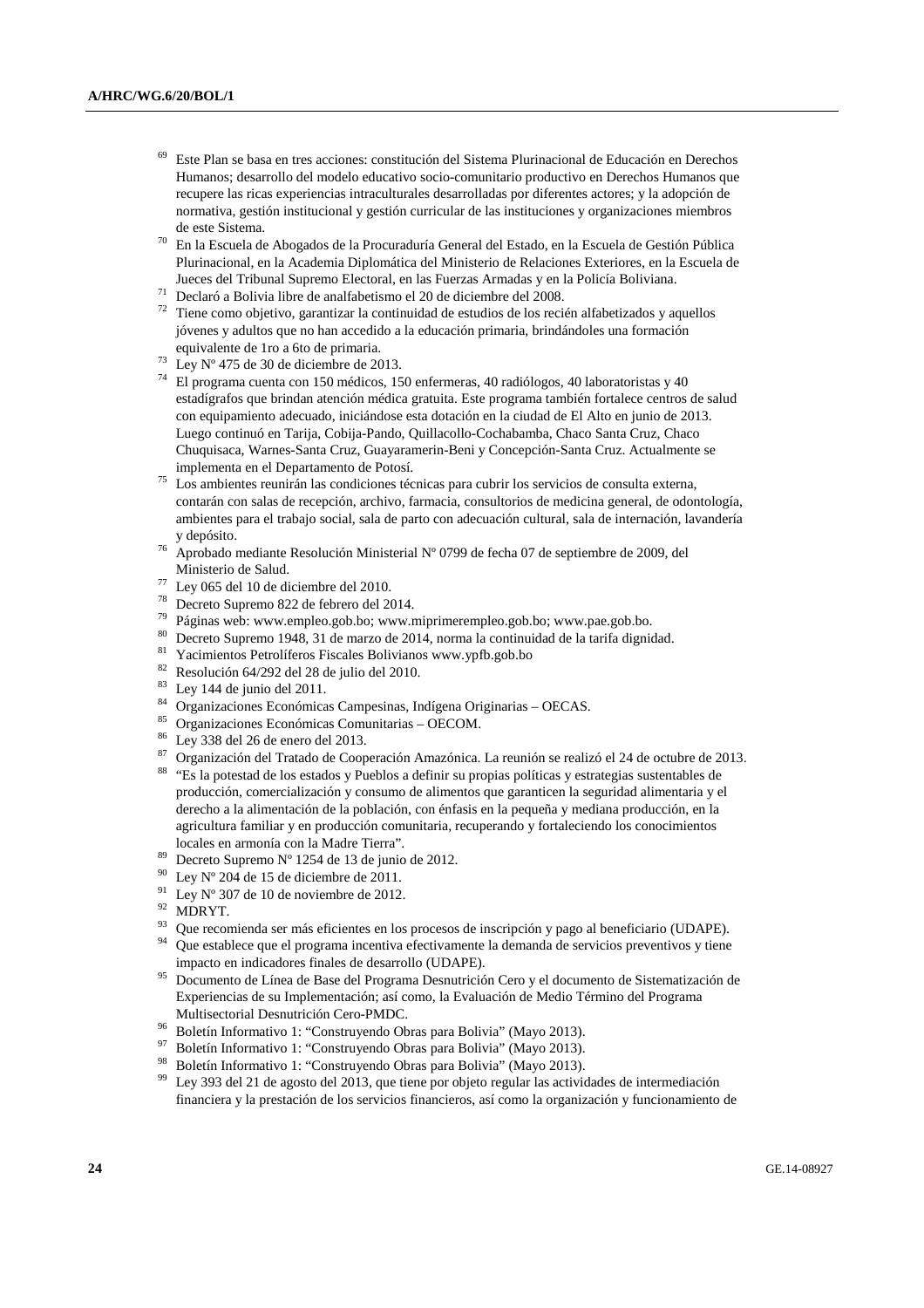las entidades financieras y prestadoras de servicios financieros; la protección del consumidor financiero; y la participación del Estado como rector del sistema financiero, velando por la universalidad de los servicios financieros y orientando su funcionamiento en apoyo de las políticas de

- 
- desarrollo económico y social del país.<br>
<sup>100</sup> Aprobado mediante Decreto Supremo Nº 29850 de 10 de diciembre de 2008.<br>
<sup>101</sup> Ley No. 018 del Órgano Electoral Plurinacional (16 junio de 2010) y La Ley No. 026 de Régimen
- 
- 
- 
- 
- 
- 
- Electoral (30 de junio de 2010).<br>
<sup>102</sup> Página web: http://www.mindef.gob.bo/mindef/node/903.<br>
<sup>103</sup> Ley N° 348 de 09 de marzo de 2013.<br>
<sup>104</sup> Sentencia Constitucional Plurinacional 0206/2014 del 05 de febrero del 2014.<br>
- violencia que tiene el objetivo de desnaturalizar la violencia contra las mujeres. 109 Organismo especializado de la Policía Boliviana encargado de la prevención, auxilio e investigación, identificación y aprehensión de los presuntos responsables de hechos de violencia hacia las mujeres y la familia, bajo la dirección funcional del Ministerio Público, en coordinación con entidades públicas
- 
- 
- <sup>110</sup> Artículo 53 de la Ley N° 348.<br><sup>111</sup> Se encuentra en la Asamblea Legislativa Plurinacional.<br><sup>112</sup> El Sistema permite tener datos oportunos de la situación, tanto institucional cuanto individual de la
- niñez y de la adolescencia en desventaja social. 113 Las Defensorías Municipales de la Niñez y la Adolescencia se crearon en 1997 por mandato de la Ley Nº 1551 de 20 de abril de 1994, para promover, proteger y defender los derechos de los niños, niñas y adolescentes; y brindar a la comunidad un servicio permanente, público y gratuito. Los gobiernos
- 
- 
- autónomos municipales financian el funcionamiento de estas Defensorías.<br>
<sup>114</sup> Instituto Nacional de Estadísticas.<br>
<sup>115</sup> Se ha suscrito un Convenio con la Cooperación Suiza.<br>
<sup>116</sup> Inspecciones en las áreas de mayor incid focalizada y nacional para la prevención de las peores formas de trabajo infantil, Cuenta con personal especializado en trabajo infantil en zonas de mayor incidencia como Bermejo, Potosí, Riberalta y Montero. Capacitación a servidores públicos en un módulo de formación en derechos de la niñez y
- adolescencia, con énfasis en prevención de trabajo infantil. 117 Ubicado en la localidad de Viacha, provincia Ingavi del Departamento de La Paz. La infraestructura acoge a 128 adolescentes y jóvenes varones y tiene cuatro hectáreas de superficie. También existe una
- edificación para mujeres que albergará 50 personas, pero aún está en construcción. 118 Con participación de autoridades de los Órganos, legislativo, judicial y ejecutivo y la Defensoría del
- Pueblo. 119 Las estrategias implementadas en el sector salud para el cuidado de la salud de niños y niñas menores de 5 años en particular; (Atención Integral a Enfermedades Prevalentes de la Infancia AIEPI, distribución del alimento complementario Nutribebé, administración de micronutrientes Hierro,
- vitamina A, zinc, promoción de buenas prácticas de alimentación, Inmunizaciones, etc). 120 Ley 263 del 31 de julio de 2012. Asimismo, incorpora tres pilares de lucha contra la trata, siendo estos: la prevención, protección y persecución; y establece que los medios de comunicación tienen la obligación de incorporar franjas de prevención y difusión de la ley, y la difusión gratuita en espacios informativos en casos de desaparición de personas. 121 Ley 263, modifica el Código Penal adecuando catorce conductas a tipo penal de la trata de personas,
- y los alcances del delito de tráfico de personas. La ley fue reglamentada el 06 de febrero de 2013, con
- 
- el Decreto Supremo Nº 1486.<br>
<sup>122</sup> Aprobada mediante la Resolución CPCTTP Nº 001/20141 de 06 de enero de 2014.<br>
<sup>123</sup> Presidido por el Ministerio de Justicia e integrado por otros Ministerios del Órgano Ejecutivo,<br>
institu
- instituciones de defensa de la sociedad y la sociedad civil organizada. 124 El protocolo está dirigido a todos los servidores y servidoras públicas, personal de instituciones privadas y no estatales, que tengan una participación en cualquier etapa de la ruta crítica, sea desde